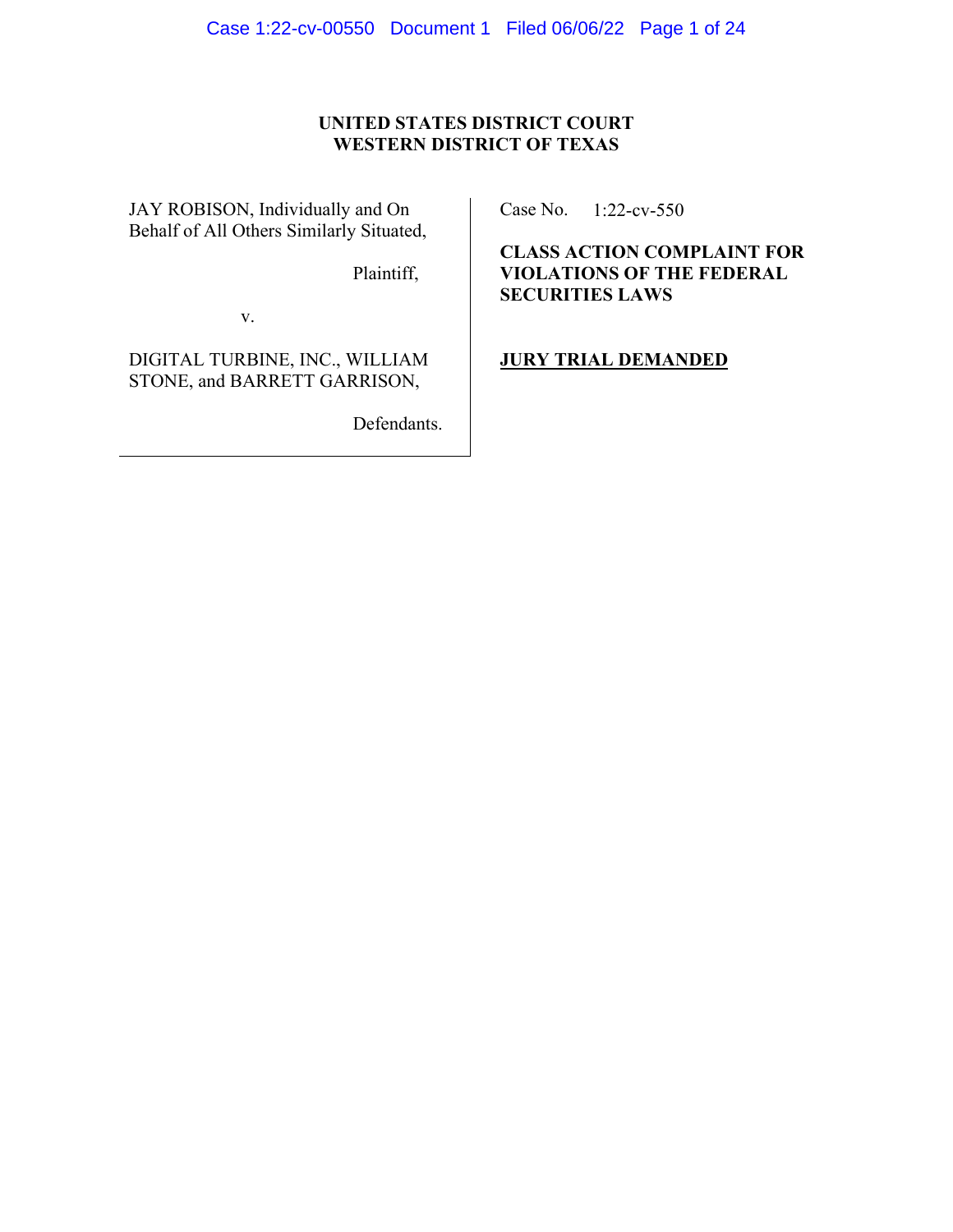#### Case 1:22-cv-00550 Document 1 Filed 06/06/22 Page 2 of 24

Plaintiff Jay Robison ("Plaintiff"), individually and on behalf of all others similarly situated, by and through his attorneys, alleges the following upon information and belief, except as to those allegations concerning Plaintiff, which are alleged upon personal knowledge. Plaintiff's information and belief is based upon, among other things, his counsel's investigation, which includes without limitation: (a) review and analysis of regulatory filings made by Digital Turbine, Inc. ("Digital Turbine" or the "Company") with the United States ("U.S.") Securities and Exchange Commission ("SEC"); (b) review and analysis of press releases and media reports issued by and disseminated by Digital Turbine; and (c) review of other publicly available information concerning Digital Turbine.

#### **NATURE OF THE ACTION AND OVERVIEW**

1. This is a class action on behalf of persons and entities that purchased or otherwise acquired Digital Turbine securities between August 9, 2021 and May 17, 2022, inclusive (the "Class Period"). Plaintiff pursues claims against the Defendants under the Securities Exchange Act of 1934 (the "Exchange Act").

2. Digital Turbine is a software company that delivers products to assist third parties in monetizing through the utilization of mobile advertising. The Company completed the acquisitions of AdColony Holdings AS ("AdColony") and Fyber N.V. ("Fyber") on April 29 and May 25, 2021, respectively

3. On May 17, 2022, Digital Turbine issued a press release revealing that it will "restate its financial statements for the interim periods ended June 30, 2021, September 30, 2021, and December 31, 2021, following a review of the presentation of revenue net of license fees and revenue share for the Company's recently acquired businesses."

4. On this news, the Company's shares fell \$1.93, or 7.1%, to close at \$25.28 per share on May 18, 2022, on unusually heavy trading volume.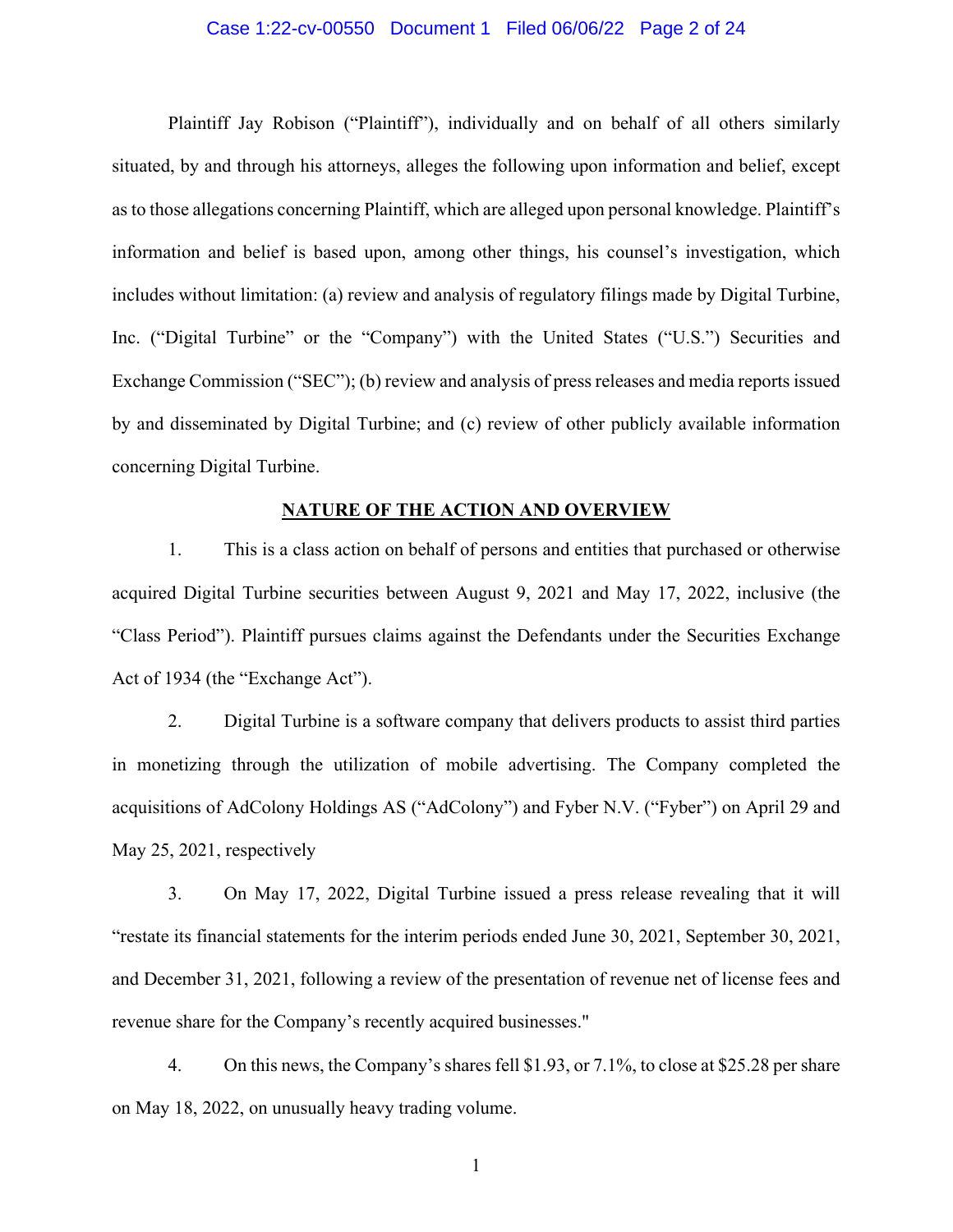#### Case 1:22-cv-00550 Document 1 Filed 06/06/22 Page 3 of 24

5. Throughout the Class Period, Defendants made materially false and/or misleading, and failed to disclose material adverse facts about the Company's business, operations, and prospects. Specifically, Defendants failed to disclose to investors: (1) that the Company's recent acquisitions, AdColony and Fyber, act as agents in certain of their respective product lines; (2) that, as a result, revenues for those product lines must be reported net of license fees and revenue share, rather than on a gross basis; (3) that the Company's internal control over financial reporting as to revenue recognition was deficient; and (4) that, as a result of the foregoing, the Company's net revenues was overstated throughout fiscal 2022; and (5) that, as a result of the foregoing, Defendants' positive statements about the Company's business, operations, and prospects were materially misleading and/or lacked a reasonable basis.

6. As a result of Defendants' wrongful acts and omissions, and the precipitous decline in the market value of the Company's securities, Plaintiff and other Class members have suffered significant losses and damages.

#### **JURISDICTION AND VENUE**

7. The claims asserted herein arise under Sections 10(b) and 20(a) of the Exchange Act (15 U.S.C. §§ 78j(b) and 78t(a)) and Rule 10b-5 promulgated thereunder by the SEC (17 C.F.R. § 240.10b-5).

8. This Court has jurisdiction over the subject matter of this action pursuant to 28 U.S.C. § 1331 and Section 27 of the Exchange Act (15 U.S.C. § 78aa).

9. Venue is proper in this Judicial District pursuant to 28 U.S.C. § 1391(b) and Section 27 of the Exchange Act (15 U.S.C. § 78aa(c)). Substantial acts in furtherance of the alleged fraud or the effects of the fraud have occurred in this Judicial District. Many of the acts charged herein, including the dissemination of materially false and/or misleading information, occurred in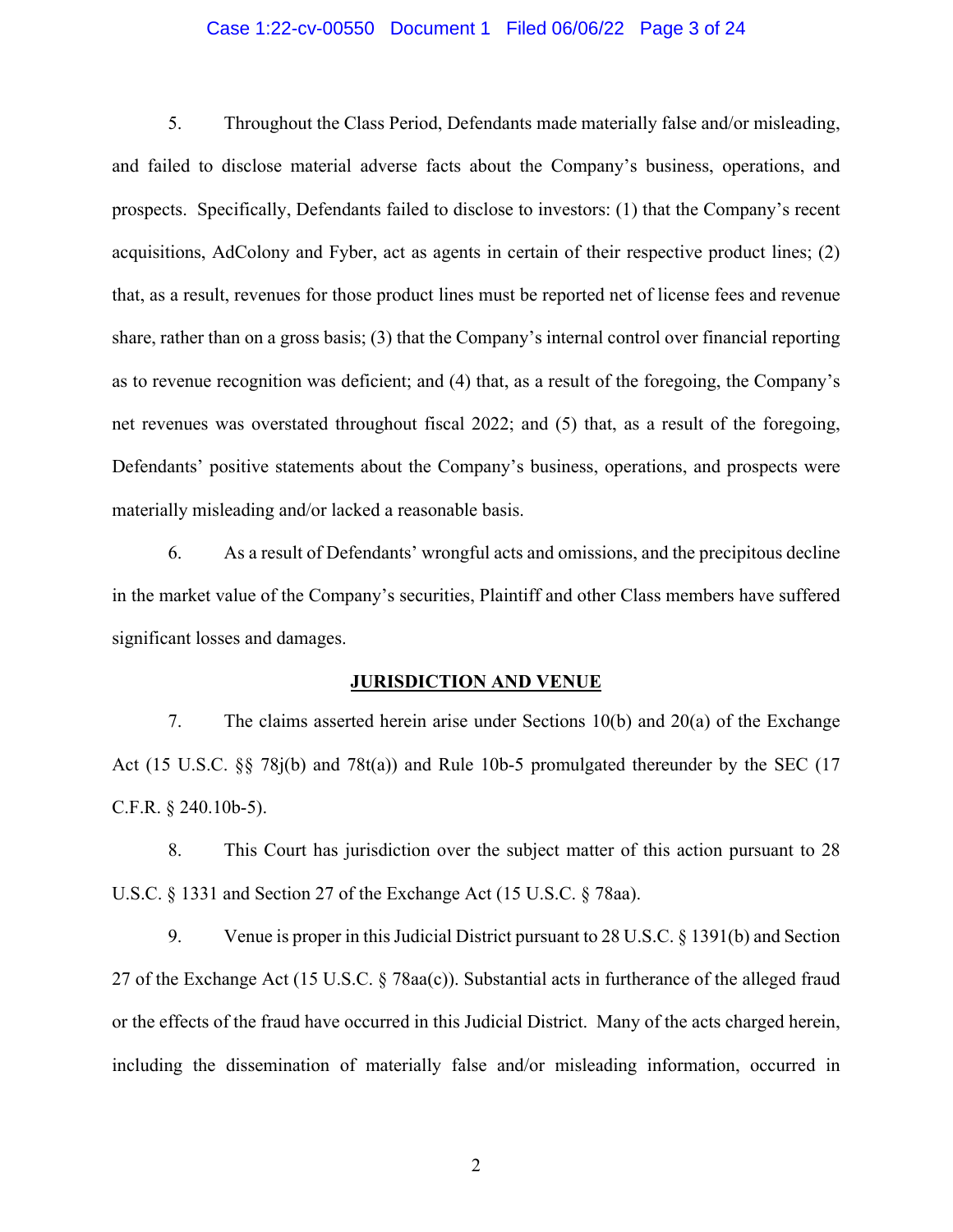#### Case 1:22-cv-00550 Document 1 Filed 06/06/22 Page 4 of 24

substantial part in this Judicial District. In addition, the Company's principal executive offices are located in this Judicial District.

10. In connection with the acts, transactions, and conduct alleged herein, Defendants directly and indirectly used the means and instrumentalities of interstate commerce, including the United States mail, interstate telephone communications, and the facilities of a national securities exchange.

#### **PARTIES**

11. Plaintiff Jay Robison, as set forth in the accompanying certification, incorporated by reference herein, purchased Digital Turbine securities during the Class Period, and suffered damages as a result of the federal securities law violations and false and/or misleading statements and/or material omissions alleged herein.

12. Defendant Digital Turbine is incorporated under the laws of the Delaware with its principal executive offices located in Austin, Texas. Digital Turbine's shares trade on the NASDAQ exchange under the symbol "APPS."

13. Defendant William Stone ("Stone") was the Company's Chief Executive Officer ("CEO") at all relevant times.

14. Defendant Barrett Garrison ("Garrison") was the Company's Chief Financial Officer ("CFO") at all relevant times.

15. Defendants Stone and Garrison (together, the "Individual Defendants"), because of their positions with the Company, possessed the power and authority to control the contents of the Company's reports to the SEC, press releases and presentations to securities analysts, money and portfolio managers and institutional investors, i.e., the market. The Individual Defendants were provided with copies of the Company's reports and press releases alleged herein to be misleading prior to, or shortly after, their issuance and had the ability and opportunity to prevent their issuance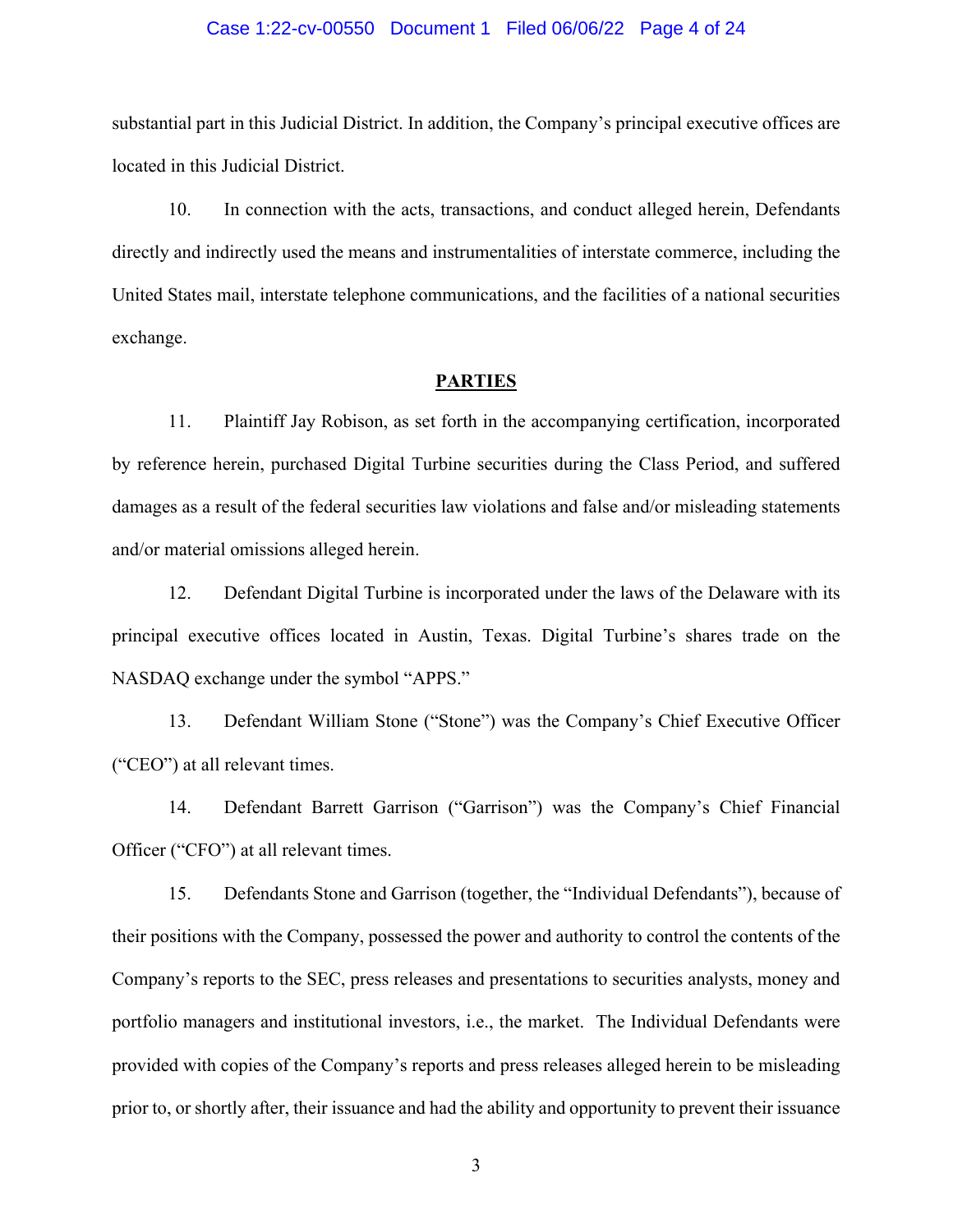## Case 1:22-cv-00550 Document 1 Filed 06/06/22 Page 5 of 24

or cause them to be corrected. Because of their positions and access to material non-public information available to them, the Individual Defendants knew that the adverse facts specified herein had not been disclosed to, and were being concealed from, the public, and that the positive representations which were being made were then materially false and/or misleading. The Individual Defendants are liable for the false statements pleaded herein.

## **SUBSTANTIVE ALLEGATIONS**

### **Background**

16. Digital Turbine is a software company that delivers products to assist third parties

in monetizing through the utilization of mobile advertising.

## **Materially False and Misleading Statements Issued During the Class Period**

17. The Class Period begins on August 9, 2021. On that day, Digital Turbine announced

its first quarter 2022 financial results in a press release that stated, in relevant part<sup>[1](#page-4-0)</sup>:

## **Recent Financial Highlights:**

• *Fiscal first quarter of 2022 revenue totaled \$212.6 million*. On a pro forma basis, as if both Fyber and AdColony were owned for the full quarter, total consolidated pro forma revenue for the fiscal first quarter of 2022 was \$292.0 million, representing a 104% increase year-over-year as compared to the comparable pro forma figure for the fiscal first quarter of 2021.

\* \* \*

## **Fiscal 2022 First Quarter Financial Results**

Total revenue for the first quarter of fiscal 2022 was \$212.6 million. Total "On-Device Media" revenue, which represents revenue derived from the Company's Application Media and Content Media platform products, increased 93% yearover-year to \$120.3 million. *Total "In-App Media" revenue, which represents revenue derived from the AdColony and Fyber businesses beginning on the dates when the acquisitions closed during the quarter, was \$92.3 million.* AdColony

<span id="page-4-0"></span><sup>&</sup>lt;sup>1</sup> Unless otherwise stated, all emphasis in bold and italics hereinafter is added.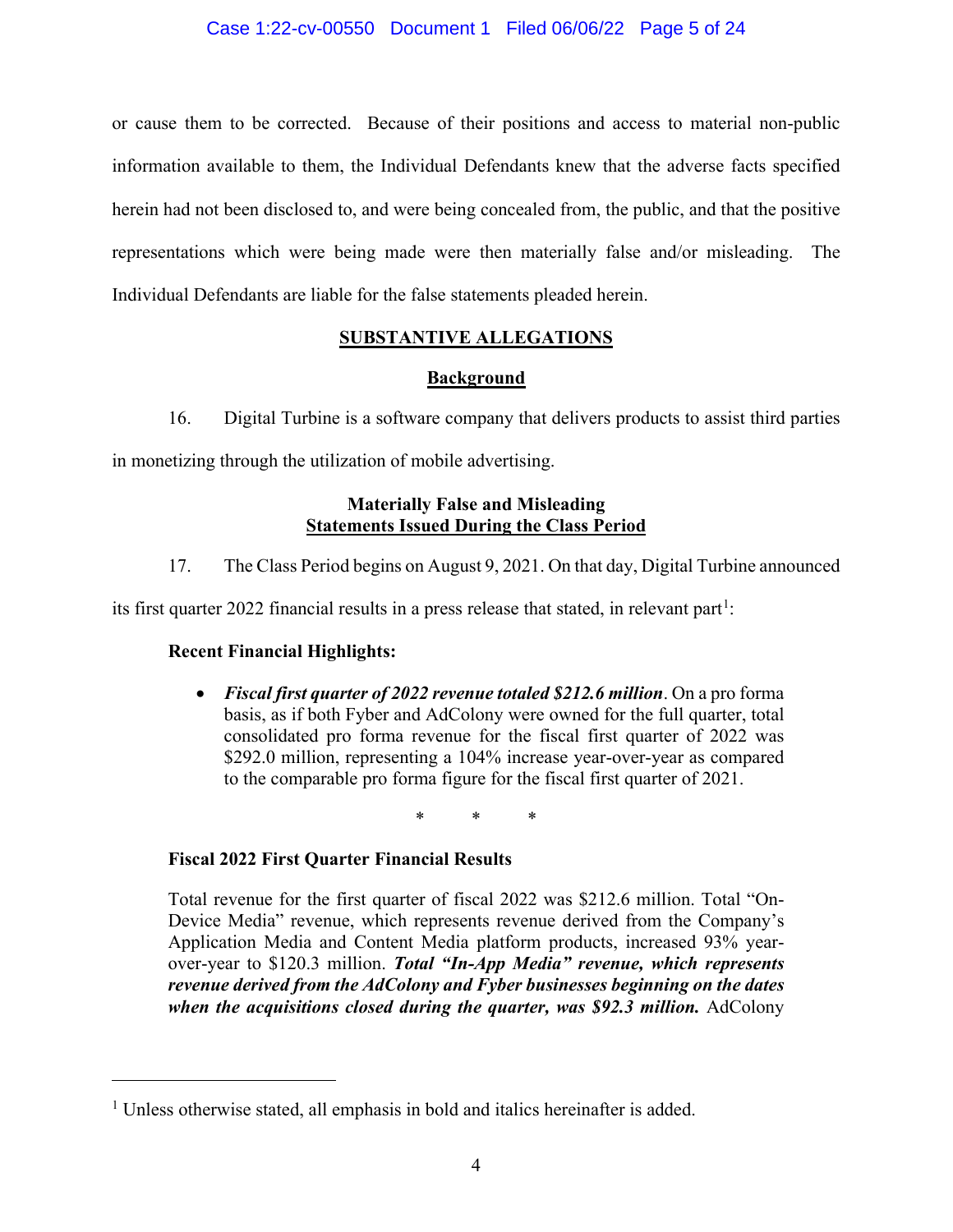### Case 1:22-cv-00550 Document 1 Filed 06/06/22 Page 6 of 24

contributed \$44.9 million during the quarter, while Fyber contributed \$49.6 million during the quarter.

18. The same day, Digital Turbine filed its Form 10-Q with the SEC for the period ended June 30, 2021 (the "1Q22 10-Q"), affirming the previously reported financial results. The report further stated the following as to net revenues and license fees and revenue share, in relevant part: [2](#page-5-0)

|                                                | Three months ended June 30, |          |  |
|------------------------------------------------|-----------------------------|----------|--|
|                                                | 2021                        | 2020     |  |
| Net revenues                                   | $\mathcal{S}$<br>212,615    | \$59,012 |  |
| Costs of revenues and operating expenses       |                             |          |  |
| License fees and revenue share                 | 138,348                     | 32,300   |  |
| Other direct costs of revenues                 | 2,533                       | 560      |  |
| Product development                            | 15,547                      | 4,408    |  |
| Sales and marketing                            | 13,736                      | 4,318    |  |
| General and administrative                     | 23,296                      | 6,804    |  |
| Restructuring and impairment costs             | 10                          |          |  |
| Total costs of revenues and operating expenses | 193,470                     | 48,390   |  |
| Income from operations                         | 19,145                      | 10,622   |  |

\* \* \*

Net revenues increased by 264.3% (\$155,949) over the comparative periods due to a combination of continuing organic growth of the Company's historical legacy business (On Device Media) and contributions from recent acquisitions.

\* \* \*

Costs of revenues and operating expenses increased by 299.8% (\$145,634) over the comparative periods, a result of continuing organic and inorganic growth, including the acquisitions of Appreciate, AdColony, and Fyber.

\* \* \*

<span id="page-5-0"></span><sup>&</sup>lt;sup>2</sup> Unless otherwise stated, all emphasis in bold and italics hereinafter is added, and all footnotes are omitted.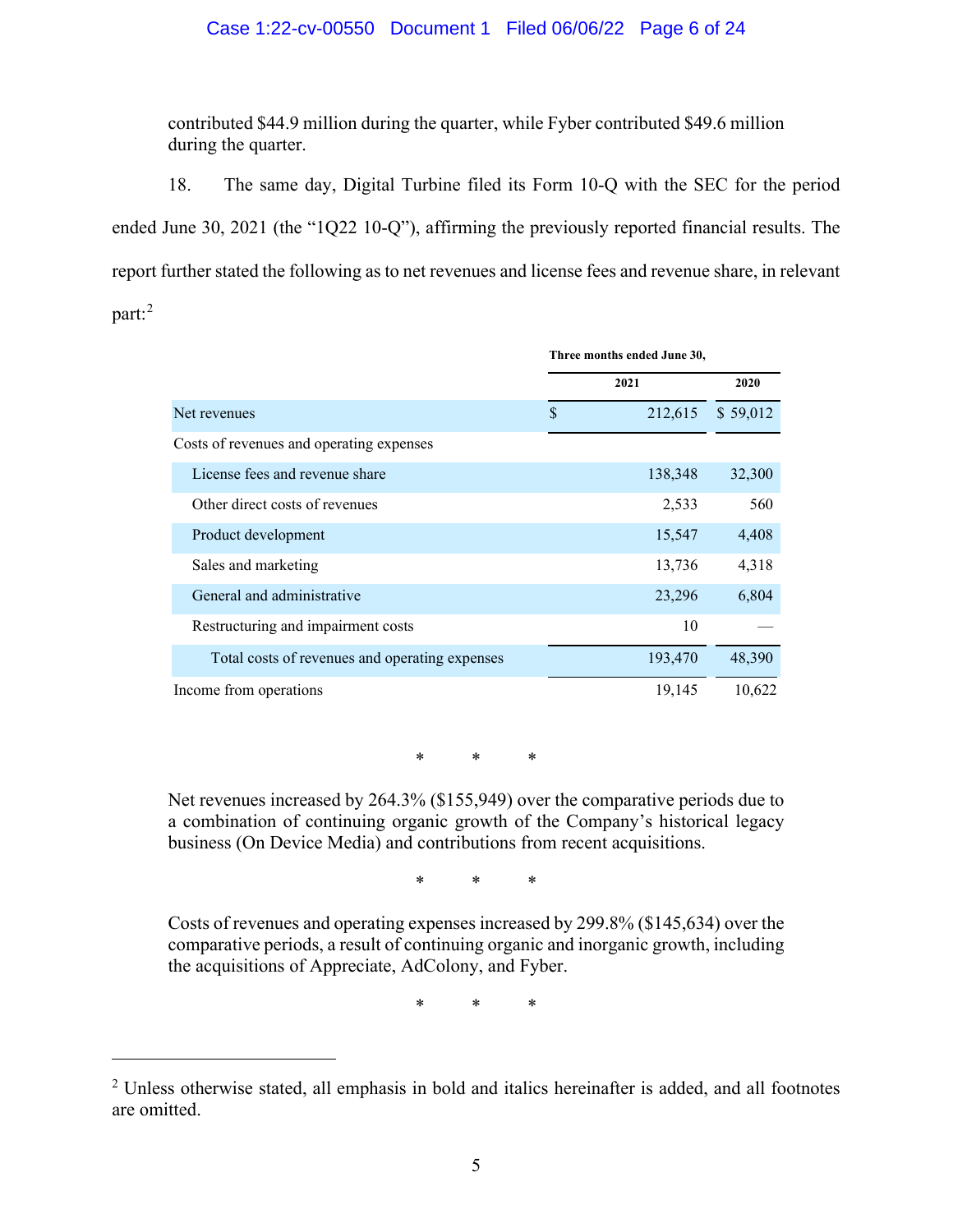## Case 1:22-cv-00550 Document 1 Filed 06/06/22 Page 7 of 24

License fees and revenue share increased by 328.3% (\$106,048) over the comparative periods, attributable to the increase in net revenues over the same period as these costs are paid as a percentage of our revenues. License fees and revenue share increased at a greater rate over the comparative periods than the associated revenues to which they are tied due to our acquisitions having higher contractual revenue share percentages than the legacy business.

19. Regarding Digital Turbine's revenue recognition policies, the 1Q22 10-Q stated:

"[T]here have been no significant changes to the Company's revenue recognition policies, now

inclusive of the acquisitions of AdColy and Fyber . . . ."

20. Moreover, the 1Q22 10-Q stated: "Based on the evaluation of our disclosure

controls and procedures as of the end of the period covered by this Report, our Chief Executive

Officer and Chief Financial Officer concluded that, as of such date, our disclosure controls and

procedures were effective."

21. On November 2, 2021, Digital Turbine issued a press release announcing its second

quarter 2022 financial results, stating in relevant part:

## **Recent Financial Highlights:**

• Fiscal second quarter of 2022 revenue totaled \$310.2 million, representing a 338% increase year-over-year on an as-reported basis and a 63% increase year-over-year as compared to the comparable pro forma figure for the fiscal second quarter of 2021.

\* \* \*

Total revenue for the second quarter of fiscal 2022 was \$310.2 million. Total "On-Device Media" revenue, which represents revenue derived from the Company's Application Media and Content Media platform products, increased 73% yearover-year to \$129.4 million. Before intercompany eliminations, total "In-App Media" revenue, which represents revenue derived from the Fyber and AdColony businesses, increased 61% year-over-year on a pro forma basis to \$187.2 million. Fyber contributed \$125.7 million during the quarter, while AdColony contributed \$61.5 million during the quarter.

22. The same day, Digital Turbine filed a Form 10-Q with the SEC for the period ended

September 30, 2021 (the "2Q22 10-Q"), affirming the previously reported financial results. The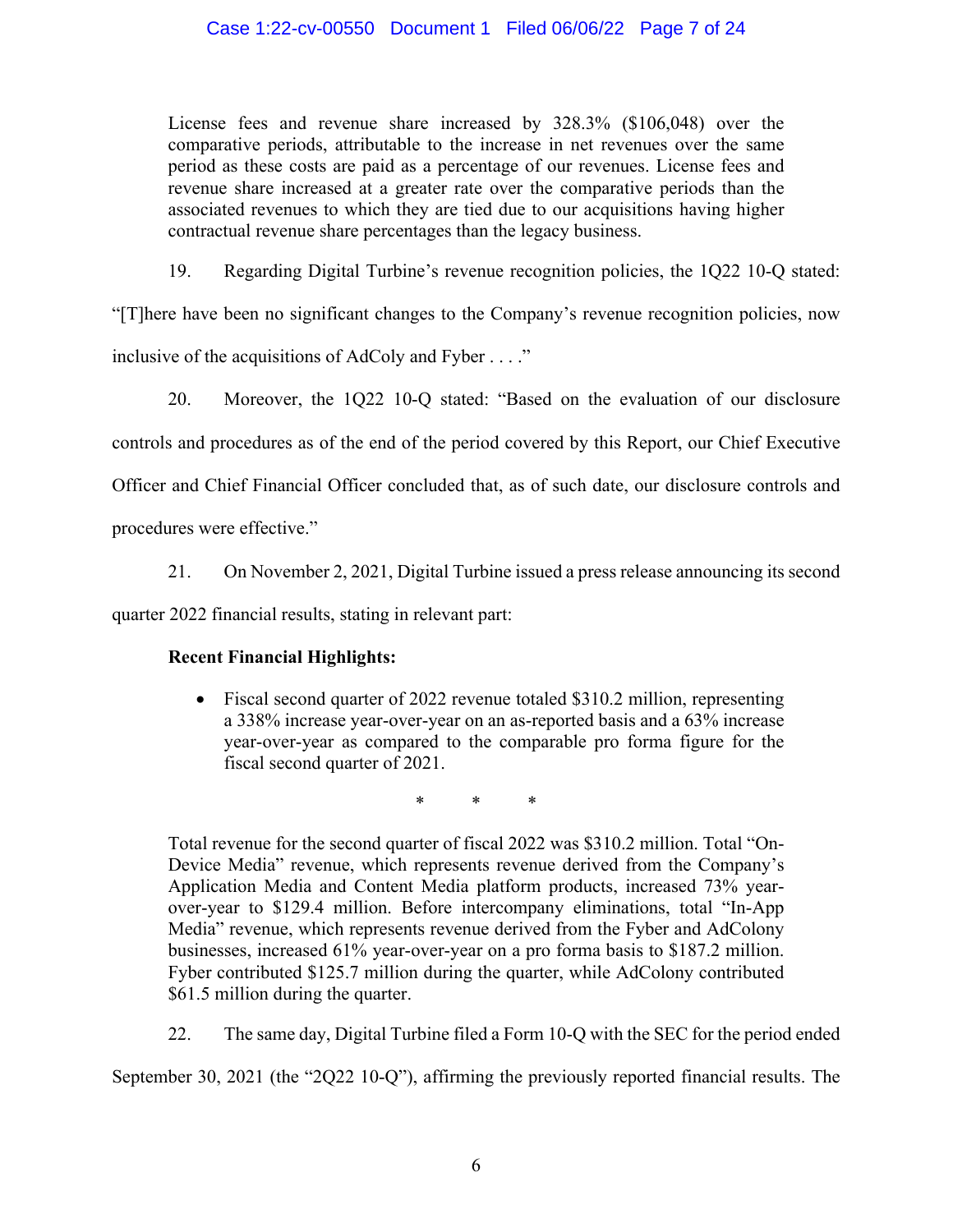report further stated the following as to net revenue and license fees and revenue share, in relevant part:

|                                                   | <b>Three months ended</b><br>September 30, |          |               | <b>Six months ended</b><br>September 30, |           |
|---------------------------------------------------|--------------------------------------------|----------|---------------|------------------------------------------|-----------|
|                                                   | 2021                                       | 2020     |               | 2021                                     | 2020      |
| Net revenues                                      | \$<br>310,205                              | \$70,893 | <sup>\$</sup> | 522,820                                  | \$129,905 |
| Costs of revenues and operating<br>expenses       |                                            |          |               |                                          |           |
| License fees and revenue share                    | 213,145                                    | 40,532   |               | 351,493                                  | 72,832    |
| Other direct costs of revenues                    | 3,838                                      | 662      |               | 6,371                                    | 1,222     |
| Product development                               | 17,904                                     | 4,217    |               | 33,451                                   | 8,625     |
| Sales and marketing                               | 17,479                                     | 4,835    |               | 31,215                                   | 9,153     |
| General and administrative                        | 41,307                                     | 8,531    |               | 64,613                                   | 15,335    |
| Total costs of revenues and<br>operating expenses | 293,673                                    | 58,777   |               | 487,143                                  | 107,167   |
| Income from operations                            | 16,532                                     | 12,116   |               | 35,677                                   | 22,738    |

\* \* \*

Over the three-month comparative periods, net revenues increased by 337.6% (\$239,312), and over the six-month comparative periods, net revenues increased by 302.5% (\$392,915). The changes are due to a combination of continuing organic growth of the Company's historical legacy business (now the On Device Media segment) and contributions from recent acquisitions.

\* \* \*

Over the three and six months ended September 30, 2021, total costs of revenues and operating expenses increased by \$234,896 and \$379,976, respectively, compared to the three and six months ended September 30, 2020. The increase in total costs of revenues was a result of continuing organic growth and the acquisitions of Appreciate, AdColony, and Fyber.

\* \* \*

License fees and revenue share increased by \$172,613 to \$213,145 in the three months ended September 30, 2021, and were 68.7% as a percentage of total net revenues compared to \$40,532 or 57.2% of total net revenues in the three months ended September 30, 2020.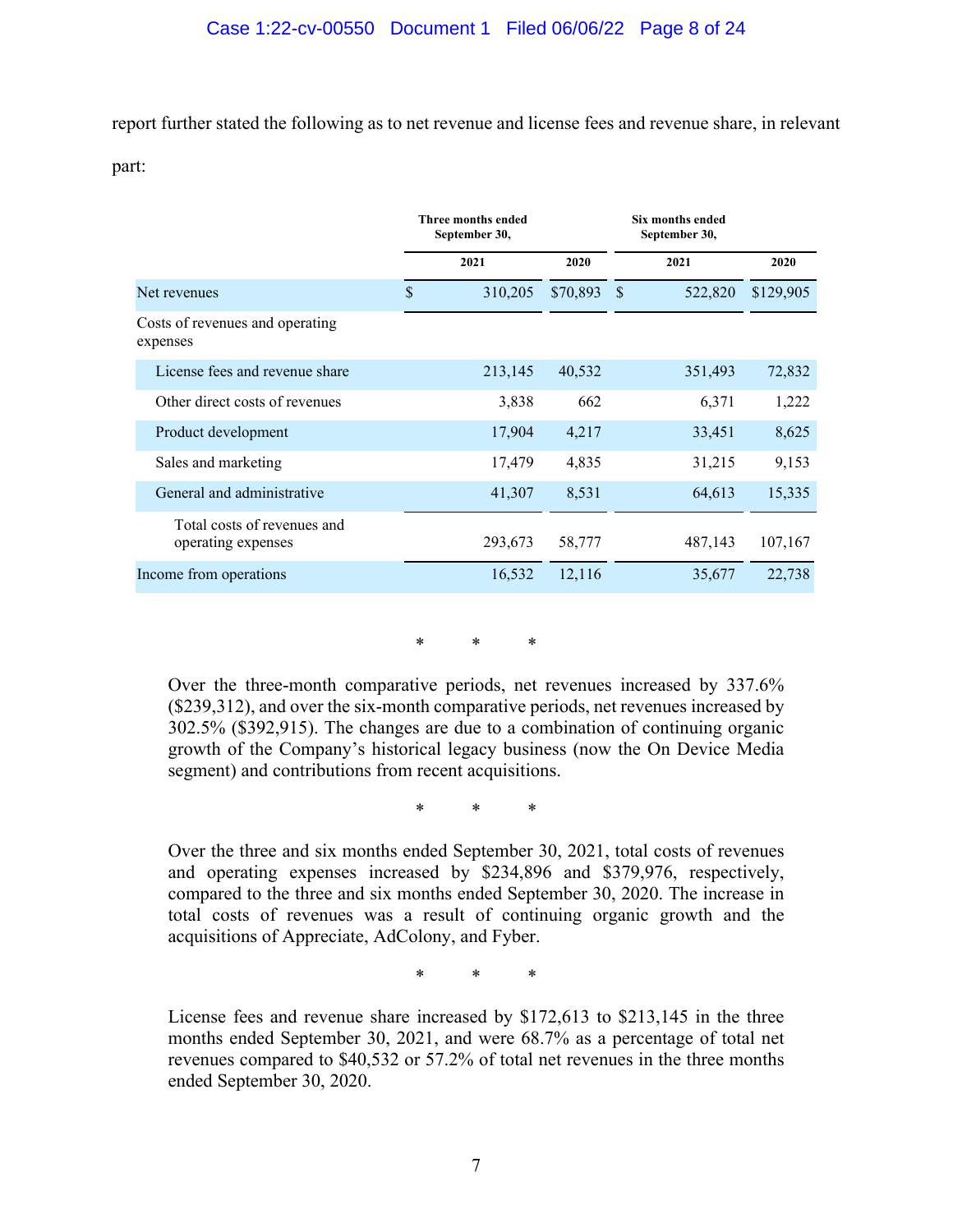\* \* \*

The increase in license fees and revenue share was attributable to the increase in total net revenues over the same period as these costs are paid as a percentage of our revenues. The increase in license fees and revenue share as a percentage of total net revenues was primarily due to our recent acquisitions having higher license fees and revenue cost percentages, which is largely due to contractual revenue share percentages that are higher than the legacy business.

23. Regarding Digital Turbine's revenue recognition policies, the 2Q22 10-Q stated:

"[T]here have been no significant changes to the Company's revenue recognition policies, now

inclusive of the acquisitions of AdColy and Fyber . . . ."

24. Moreover, the 2Q22 10-Q stated: "Based on the evaluation of our disclosure controls and procedures as of the end of the period covered by this Report, our Chief Executive Officer and Chief Financial Officer concluded that, as of such date, our disclosure controls and procedures were effective."

25. On February 8, 2022, Digital Turbine issued a press release announcing its third quarter 2022 financial results, stating in relevant part:

# **Recent Financial Highlights:**

• Fiscal third quarter of 2022 revenue totaled \$375.5 million, representing a 324% increase year-over-year on an as-reported basis and a 38% increase year-over-year as compared to the comparable pro forma figure for the fiscal third quarter of 2021.

\* \* \*

Total revenue for the third quarter of fiscal 2022 was \$375.5 million. Total "On-Device Media" revenue, which represents revenue derived from the Company's Application Media and Content Media platform products before intercompany eliminations, increased 43% year-over-year to \$133.6 million. Before intercompany eliminations, total revenue from our two "In-App Media" segments, which represents revenue derived from the Fyber and AdColony businesses, increased 40% year-over-year on a pro forma basis to \$251.7 million. Fyber contributed \$157.4 million during the quarter, while AdColony contributed \$94.3 million during the quarter.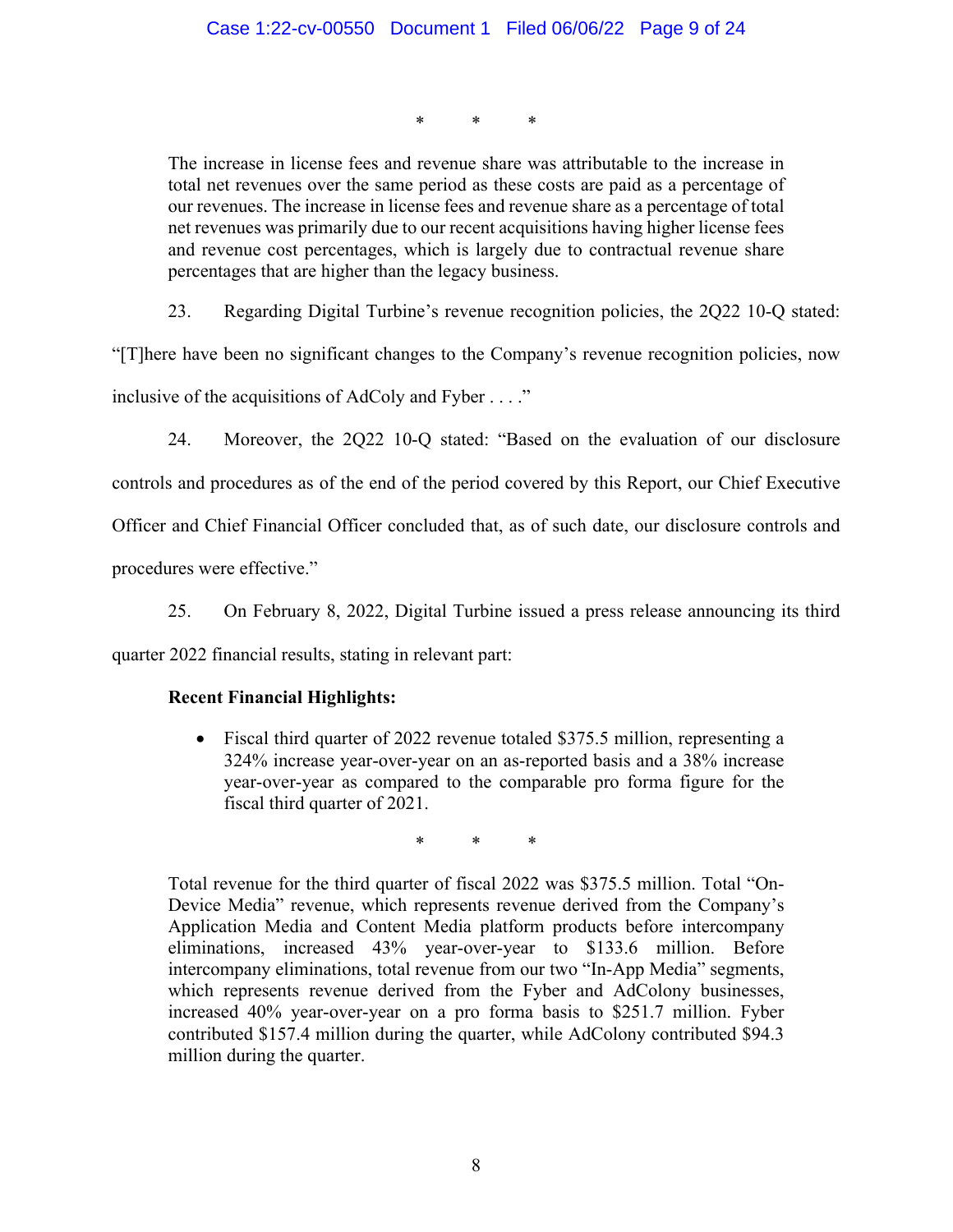### Case 1:22-cv-00550 Document 1 Filed 06/06/22 Page 10 of 24

26. The same day, Digital Turbine filed its Form 10-Q with the SEC for the period ended December 31, 2021 (the "3Q22 10-Q"), affirming the previously reported financial resutls. It further stated, regarding net revenues and license fees and revenue share:

|                                                  | Three months ended<br>December 31, |          | Nine months ended<br>December 31, |           |
|--------------------------------------------------|------------------------------------|----------|-----------------------------------|-----------|
|                                                  | 2021                               | 2020     | 2021                              | 2020      |
| Net revenue                                      | \$<br>375,487                      | \$88,592 | <sup>\$</sup><br>898,307          | \$218,497 |
| Costs of revenue and operating<br>expenses       |                                    |          |                                   |           |
| License fees and revenue share                   | 267,722                            | 50,144   | 619,215                           | 122,976   |
| Other direct costs of revenue                    | 5,125                              | 749      | 11,496                            | 1,971     |
| Product development                              | 17,720                             | 5,202    | 51,171                            | 13,827    |
| Sales and marketing                              | 15,857                             | 5,219    | 47,072                            | 14,372    |
| General and administrative                       | 39,924                             | 6,761    | 104,537                           | 22,096    |
| Total costs of revenue and<br>operating expenses | 346,348                            | 68,075   | 833,491                           | 175,242   |
| Income from operations                           | 29,139                             | 20,517   | 64,816                            | 43,255    |

\* \* \*

Over the three-month comparative periods, net revenues increased by 323.8% (\$286,894), and over the nine-month comparative periods, net revenues increased by 311.1% (\$679,809). The changes are due to a combination of continuing organic growth of the Company's historical legacy business (now the On Device Media segment) and contributions from recent acquisitions.

\* \* \*

License fees and revenue share increased by \$217,578 to \$267,722 in the three months ended December 31, 2021, and was 71.3% as a percentage of total net revenue compared to \$50,144, or 56.6% of total net revenue, for the three months ended December 31, 2020.

\* \* \*

The increase in license fees and revenue share was attributable to the increase in total net revenue over the same period as these costs are paid as a percentage of our revenue. The increase in license fees and revenue share as a percentage of total net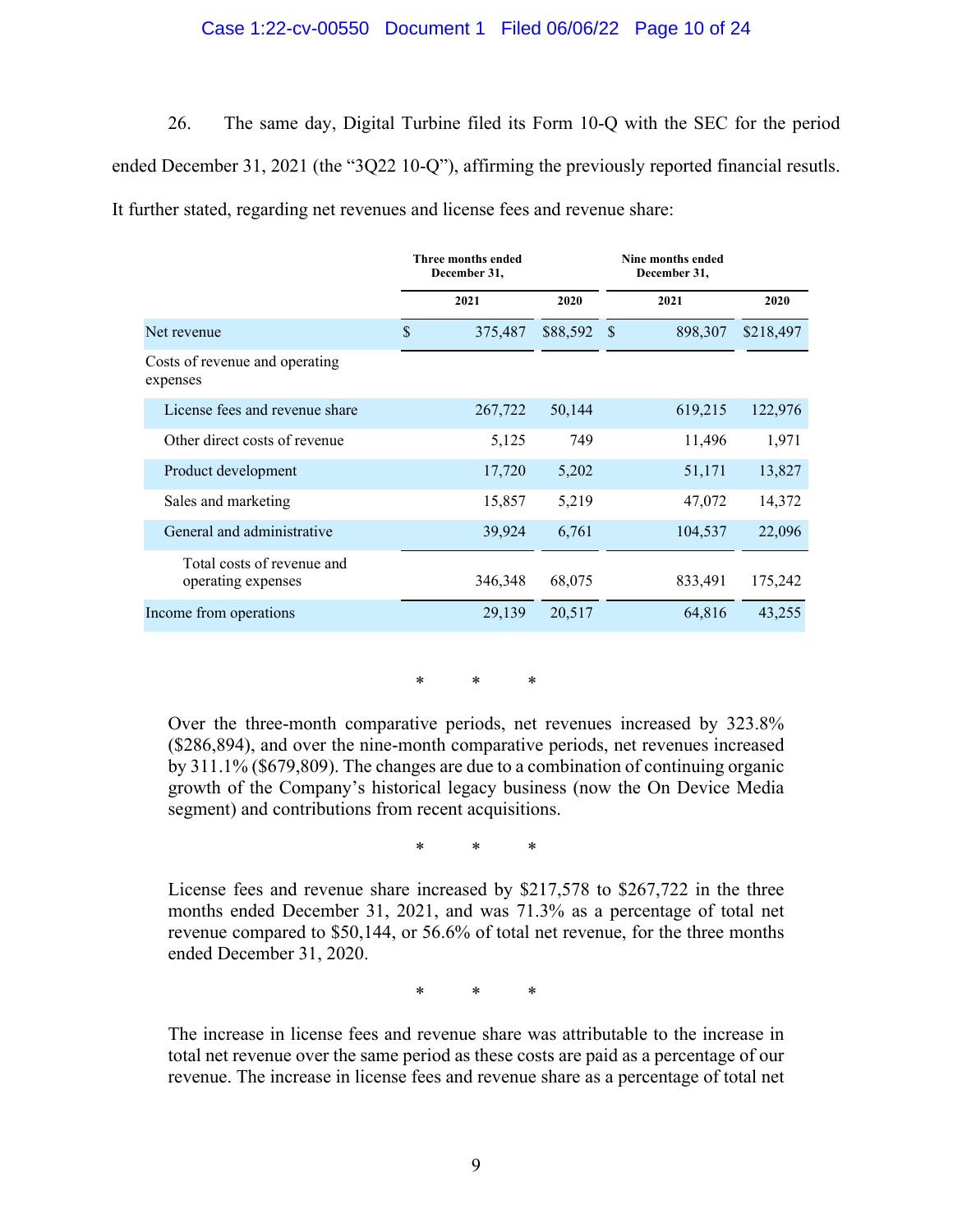#### Case 1:22-cv-00550 Document 1 Filed 06/06/22 Page 11 of 24

revenue was primarily due to our recent acquisitions having higher license fees and contractual revenue cost percentages compared to the legacy business.

27. Regarding Digital Turbine's revenue recognition policies, the 3Q22 10-Q stated: "[T]here have been no significant changes to the Company's revenue recognition policies, now inclusive of the acquisitions of AdColy and Fyber . . . ."

28. Moreover, the 3Q22 10-Q stated: "Based on the evaluation of our disclosure controls and procedures as of the end of the period covered by this Report, our Chief Executive Officer and Chief Financial Officer concluded that, as of such date, our disclosure controls and procedures were effective."

29. The above statements identified in ¶¶ 17-28 were materially false and/or misleading, and failed to disclose material adverse facts about the Company's business, operations, and prospects. Specifically, Defendants failed to disclose to investors: (1) that the Company's recent acquisitions, AdColony and Fyber, act as agents in certain of their respective product lines; (2) that, as a result, revenues for those product lines must be reported net of license fees and revenue share, rather than on a gross basis; (3) that the Company's internal control over financial reporting as to revenue recognition was deficient; and (4) that, as a result of the foregoing, the Company's net revenues was overstated throughout fiscal 2022; and (5) that, as a result of the foregoing, Defendants' positive statements about the Company's business, operations, and prospects were materially misleading and/or lacked a reasonable basis.

### **Disclosures at the End of the Class Period**

30. On May 17, 2022, after the market closed, Digital Turbine disclosed that it would restate its financial statements for the periods ended June 30, 2021, September 30, 2021, and December 31, 2021. Specifically the press release stated:

The revenue for certain product lines of the recently acquired businesses, which are separate reportable segments, will now be reported net of license fees and revenue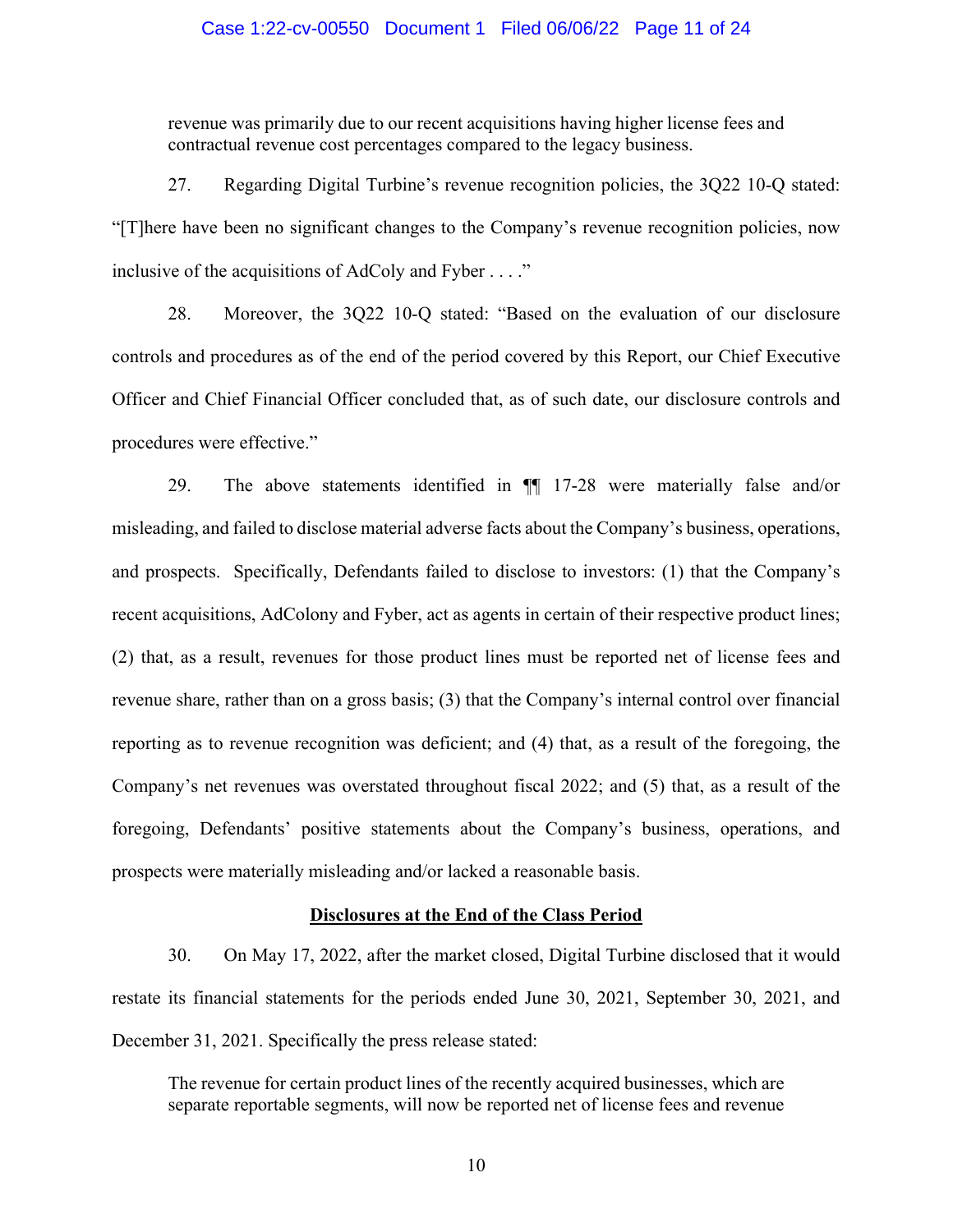share, rather than on a gross basis, as had been previously reported. The changes have the offsetting effect of decreasing both revenue and license fees and revenue share in a like amount, while simultaneously increasing reported gross profit margin and Non-GAAP Adjusted EBITDA margin, in the interim financial statements for each relevant period.

31. On May 17, 2022, Digital Turbine filed a Form 8-K revealing preliminary estimates

of the extent of the restatement. Specifically, the Company stated:

In connection with the integration of the Company's recently acquired businesses (AdColony Holding AS and Fyber N.V. (the "Acquired Companies")), management performed a review of the presentation of revenues and license fees and revenue share based on the accounting guidance for revenue recognition, including considerations of principal and agent (or "gross and net") presentation. After a detailed review of the Acquired Companies product lines and related contracts with customers and publishers, the Company concluded that each Acquired Company acts as an agent in certain of their respective product lines and, as a result, the revenues for those product lines should be reported net of license fees and revenue share. Previously, all revenues of the Acquired Companies, which are reported as separate segments referred to as In App Media – AdColony and In App Media – Fyber, respectively, were reported on a gross basis.

Previously, the Company's revenues were reported as approximately \$212.6 million for the three-month period ended June 30, 2021, \$310.2 million for the three-month period ended September 30, 2021, and \$375.5 million for the threemonth period ended December 31, 2021. Based on its preliminary assessment, the Company expects that revenue on a net basis will be reported as approximately \$158.1 million for the three-month period ended June 30, 2021, \$188.6 million for the three-month period ended September 30, 2021, and \$216.8 million for the threemonth period ended December 31, 2021.

32. The same Form 8-K further stated that "the Company's disclosure controls and

procedures were not effective at June 30, 2021, September 30, 2021, and December 31, 2021."

33. On this news, the Company's shares fell \$1.93, or 7.1%, to close at \$25.28 per share

on May 18, 2022, on unusually heavy trading volume.

# **CLASS ACTION ALLEGATIONS**

34. Plaintiff brings this action as a class action pursuant to Federal Rule of Civil Procedure 23(a) and (b)(3) on behalf of a class, consisting of all persons and entities that purchased or otherwise acquired Digital Turbine securities between August 9, 2021 and May 17, 2022,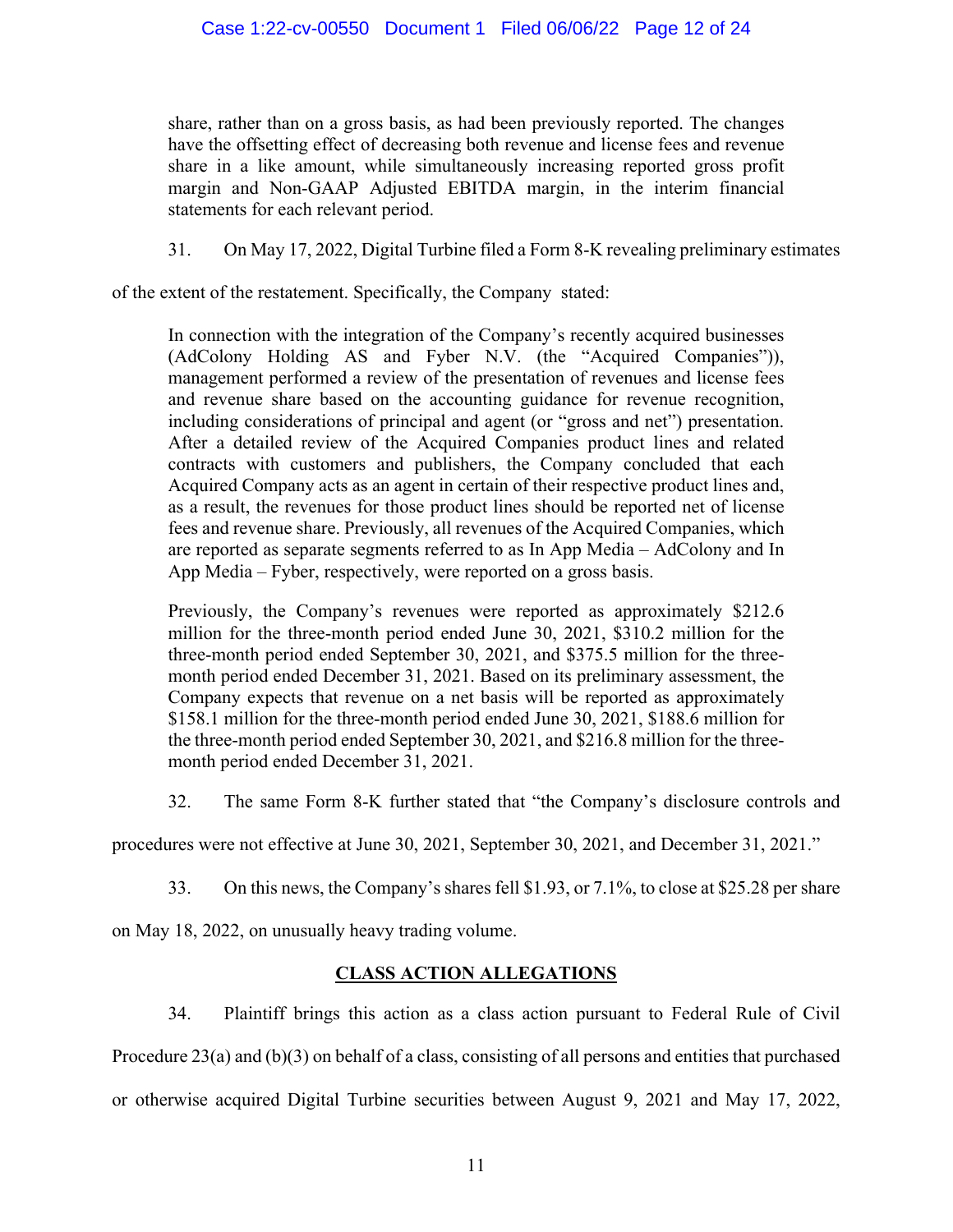#### Case 1:22-cv-00550 Document 1 Filed 06/06/22 Page 13 of 24

inclusive, and who were damaged thereby (the "Class"). Excluded from the Class are Defendants, the officers and directors of the Company, at all relevant times, members of their immediate families and their legal representatives, heirs, successors, or assigns, and any entity in which Defendants have or had a controlling interest.

35. The members of the Class are so numerous that joinder of all members is impracticable. Throughout the Class Period, Digital Turbine's shares actively traded on the NASDAQ. While the exact number of Class members is unknown to Plaintiff at this time and can only be ascertained through appropriate discovery, Plaintiff believesthat there are at least hundreds or thousands of members in the proposed Class. Millions of Digital Turbine shares were traded publicly during the Class Period on the NASDAQ. Record owners and other members of the Class may be identified from records maintained by Digital Turbine or its transfer agent and may be notified of the pendency of this action by mail, using the form of notice similar to that customarily used in securities class actions.

36. Plaintiff's claims are typical of the claims of the members of the Class as all members of the Class are similarly affected by Defendants' wrongful conduct in violation of federal law that is complained of herein.

37. Plaintiff will fairly and adequately protect the interests of the members of the Class and has retained counsel competent and experienced in class and securities litigation.

38. Common questions of law and fact exist as to all members of the Class and predominate over any questions solely affecting individual members of the Class. Among the questions of law and fact common to the Class are:

(a) whether the federal securities laws were violated by Defendants' acts as alleged herein;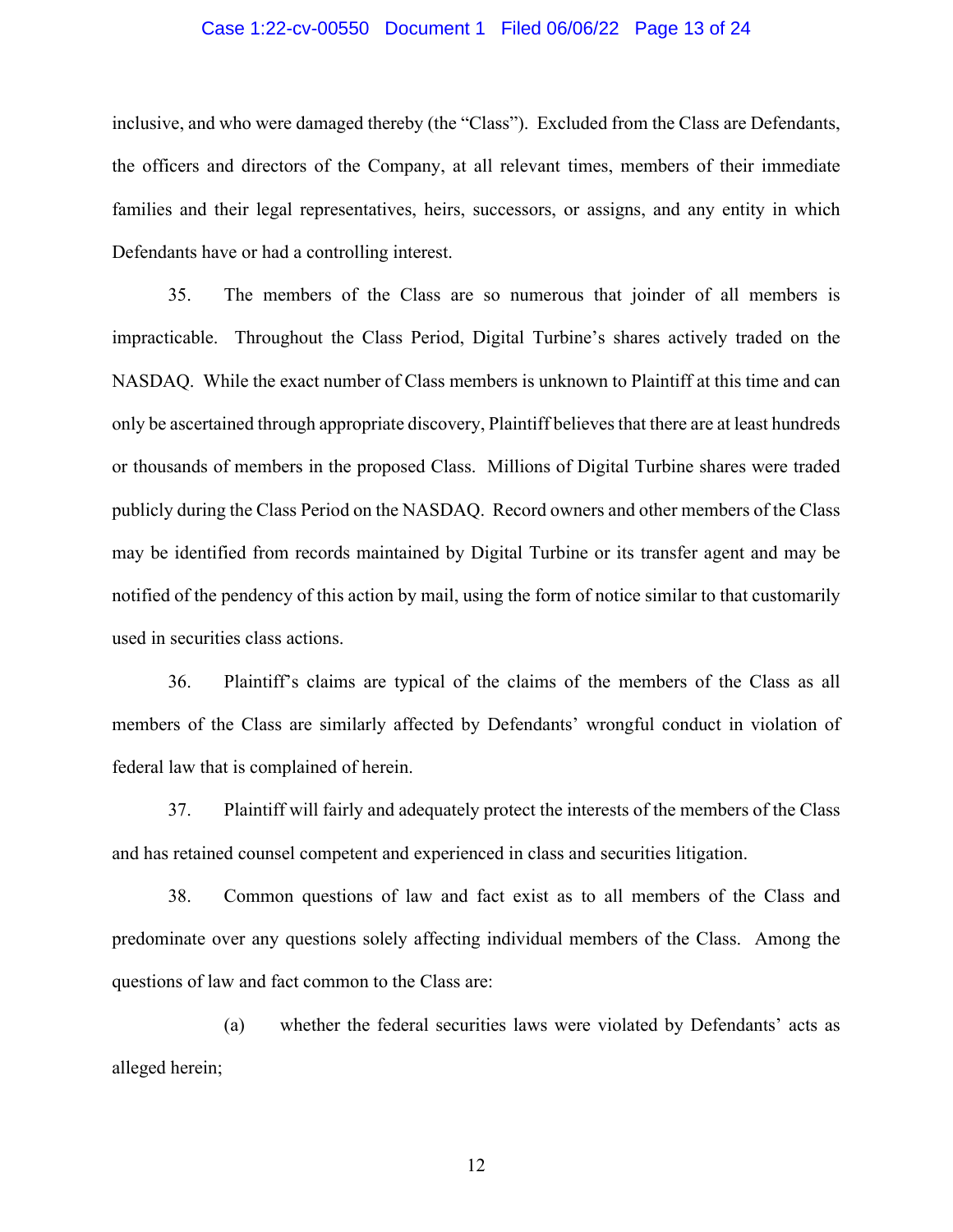#### Case 1:22-cv-00550 Document 1 Filed 06/06/22 Page 14 of 24

(b) whether statements made by Defendants to the investing public during the Class Period omitted and/or misrepresented material facts about the business, operations, and prospects of Digital Turbine; and

(c) to what extent the members of the Class have sustained damages and the proper measure of damages.

39. A class action is superior to all other available methods for the fair and efficient adjudication of this controversy since joinder of all members is impracticable. Furthermore, as the damages suffered by individual Class members may be relatively small, the expense and burden of individual litigation makes it impossible for members of the Class to individually redress the wrongs done to them. There will be no difficulty in the management of this action as a class action.

#### **UNDISCLOSED ADVERSE FACTS**

40. The market for Digital Turbine's securities was open, well-developed and efficient at all relevant times. As a result of these materially false and/or misleading statements, and/or failures to disclose, Digital Turbine's securities traded at artificially inflated prices during the Class Period. Plaintiff and other members of the Class purchased or otherwise acquired Digital Turbine's securities relying upon the integrity of the market price of the Company's securities and market information relating to Digital Turbine, and have been damaged thereby.

41. During the Class Period, Defendants materially misled the investing public, thereby inflating the price of Digital Turbine's securities, by publicly issuing false and/or misleading statements and/or omitting to disclose material facts necessary to make Defendants' statements, as set forth herein, not false and/or misleading. The statements and omissions were materially false and/or misleading because they failed to disclose material adverse information and/or misrepresented the truth about Digital Turbine's business, operations, and prospects as alleged herein.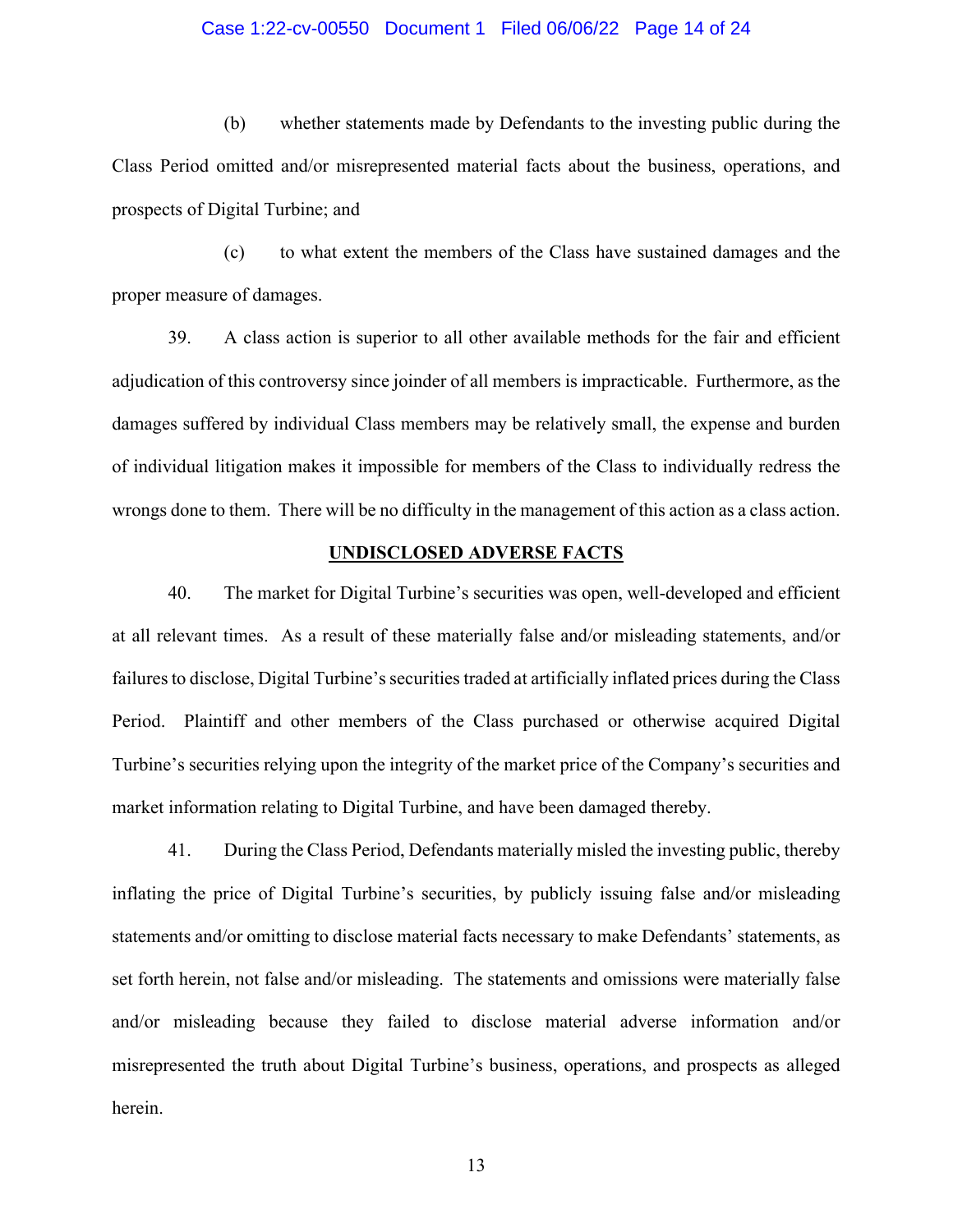#### Case 1:22-cv-00550 Document 1 Filed 06/06/22 Page 15 of 24

42. At all relevant times, the material misrepresentations and omissions particularized in this Complaint directly or proximately caused or were a substantial contributing cause of the damages sustained by Plaintiff and other members of the Class. As described herein, during the Class Period, Defendants made or caused to be made a series of materially false and/or misleading statements about Digital Turbine's financial well-being and prospects. These material misstatements and/or omissions had the cause and effect of creating in the market an unrealistically positive assessment of the Company and its financial well-being and prospects, thus causing the Company's securities to be overvalued and artificially inflated at all relevant times. Defendants' materially false and/or misleading statements during the Class Period resulted in Plaintiff and other members of the Class purchasing the Company's securities at artificially inflated prices, thus causing the damages complained of herein when the truth was revealed.

## **LOSS CAUSATION**

43. Defendants' wrongful conduct, as alleged herein, directly and proximately caused the economic loss suffered by Plaintiff and the Class.

44. During the Class Period, Plaintiff and the Class purchased Digital Turbine's securities at artificially inflated prices and were damaged thereby. The price of the Company's securities significantly declined when the misrepresentations made to the market, and/or the information alleged herein to have been concealed from the market, and/or the effects thereof, were revealed, causing investors' losses.

### **SCIENTER ALLEGATIONS**

45. As alleged herein, Defendants acted with scienter since Defendants knew that the public documents and statements issued or disseminated in the name of the Company were materially false and/or misleading; knew that such statements or documents would be issued or disseminated to the investing public; and knowingly and substantially participated or acquiesced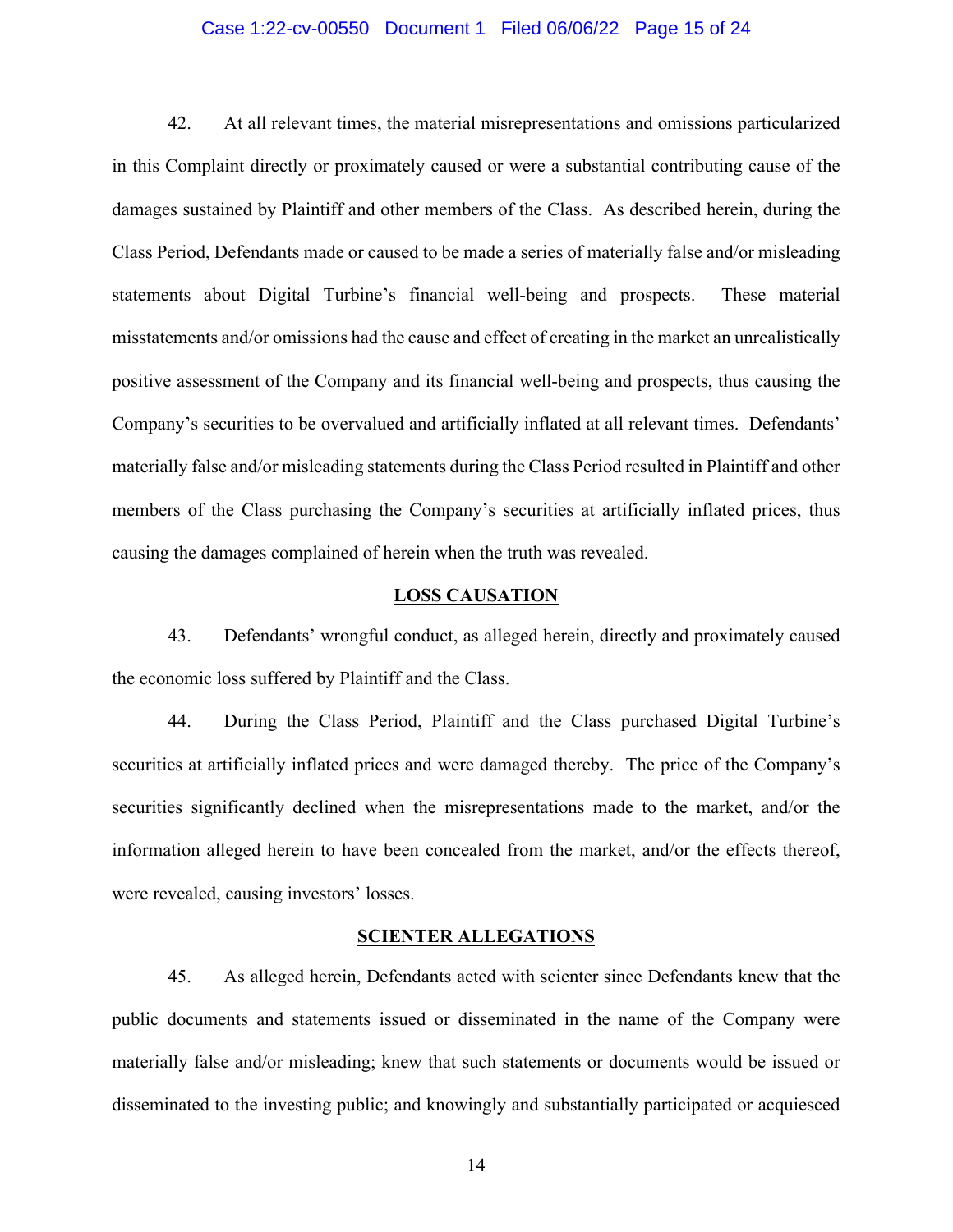#### Case 1:22-cv-00550 Document 1 Filed 06/06/22 Page 16 of 24

in the issuance or dissemination of such statements or documents as primary violations of the federal securities laws. As set forth elsewhere herein in detail, the Individual Defendants, by virtue of their receipt of information reflecting the true facts regarding Digital Turbine, their control over, and/or receipt and/or modification of Digital Turbine's allegedly materially misleading misstatements and/or their associations with the Company which made them privy to confidential proprietary information concerning Digital Turbine, participated in the fraudulent scheme alleged herein.

### **APPLICABILITY OF PRESUMPTION OF RELIANCE (FRAUD-ON-THE-MARKET DOCTRINE)**

46. The market for Digital Turbine's securities was open, well-developed and efficient at all relevant times. As a result of the materially false and/or misleading statements and/or failures to disclose, Digital Turbine's securities traded at artificially inflated prices during the Class Period. On November 1, 2021, the Company's share price closed at a Class Period high of \$91.40 per share. Plaintiff and other members of the Class purchased or otherwise acquired the Company's securities relying upon the integrity of the market price of Digital Turbine's securities and market information relating to Digital Turbine, and have been damaged thereby.

47. During the Class Period, the artificial inflation of Digital Turbine's shares was caused by the material misrepresentations and/or omissions particularized in this Complaint causing the damages sustained by Plaintiff and other members of the Class. As described herein, during the Class Period, Defendants made or caused to be made a series of materially false and/or misleading statements about Digital Turbine's business, prospects, and operations. These material misstatements and/or omissions created an unrealistically positive assessment of Digital Turbine and its business, operations, and prospects, thus causing the price of the Company's securities to be artificially inflated at all relevant times, and when disclosed, negatively affected the value of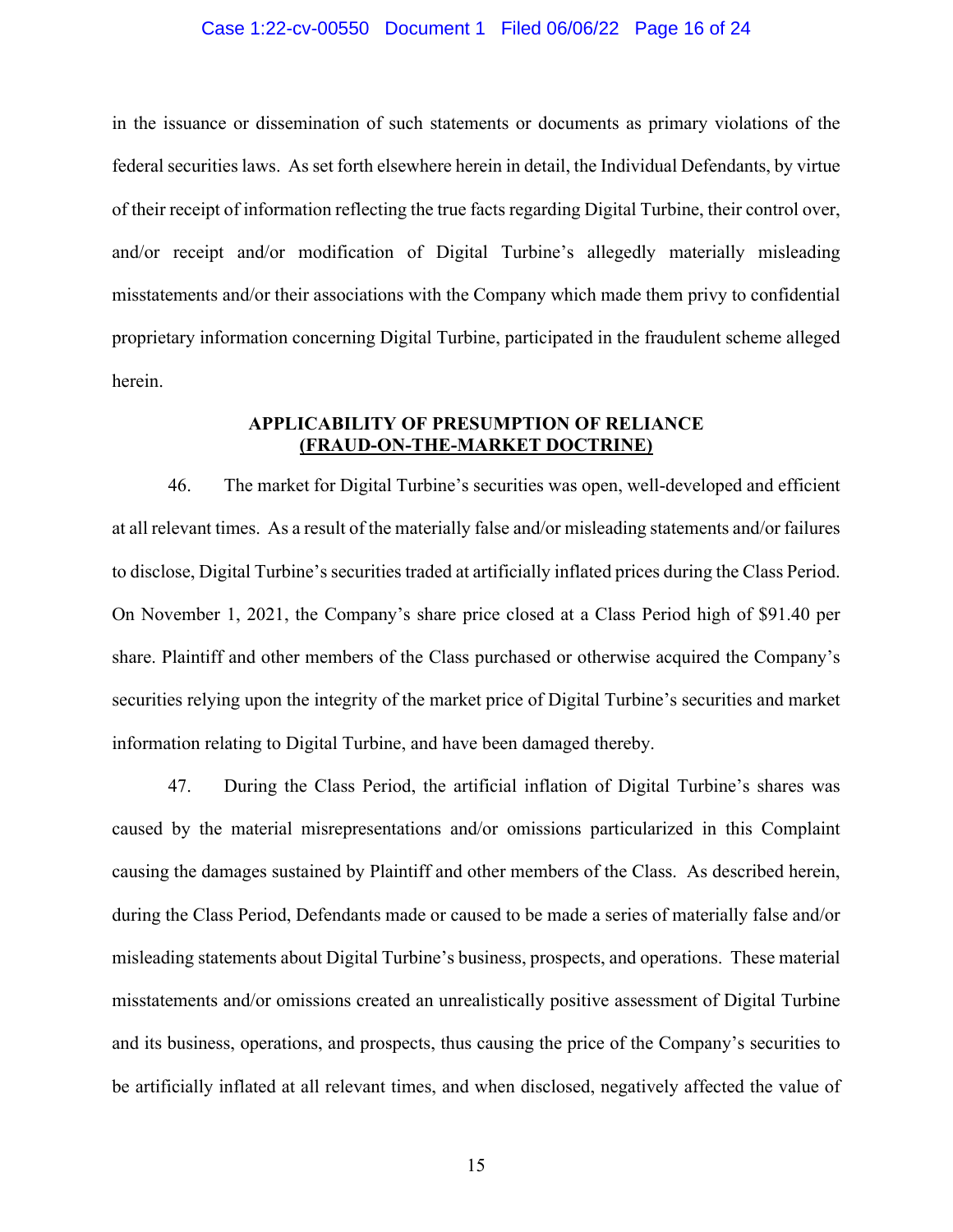#### Case 1:22-cv-00550 Document 1 Filed 06/06/22 Page 17 of 24

the Company shares. Defendants' materially false and/or misleading statements during the Class Period resulted in Plaintiff and other members of the Class purchasing the Company's securities at such artificially inflated prices, and each of them has been damaged as a result.

48. At all relevant times, the market for Digital Turbine's securities was an efficient market for the following reasons, among others:

(a) Digital Turbine shares met the requirements for listing, and was listed and actively traded on the NASDAQ, a highly efficient and automated market;

(b) As a regulated issuer, Digital Turbine filed periodic public reports with the SEC and/or the NASDAQ;

(c) Digital Turbine regularly communicated with public investors via established market communication mechanisms, including through regular dissemination of press releases on the national circuits of major newswire services and through other wide-ranging public disclosures, such as communications with the financial press and other similar reporting services; and/or

(d) Digital Turbine was followed by securities analysts employed by brokerage firms who wrote reports about the Company, and these reports were distributed to the sales force and certain customers of their respective brokerage firms. Each of these reports was publicly available and entered the public marketplace.

49. As a result of the foregoing, the market for Digital Turbine's securities promptly digested current information regarding Digital Turbine from all publicly available sources and reflected such information in Digital Turbine's share price. Under these circumstances, all purchasers of Digital Turbine's securities during the Class Period suffered similar injury through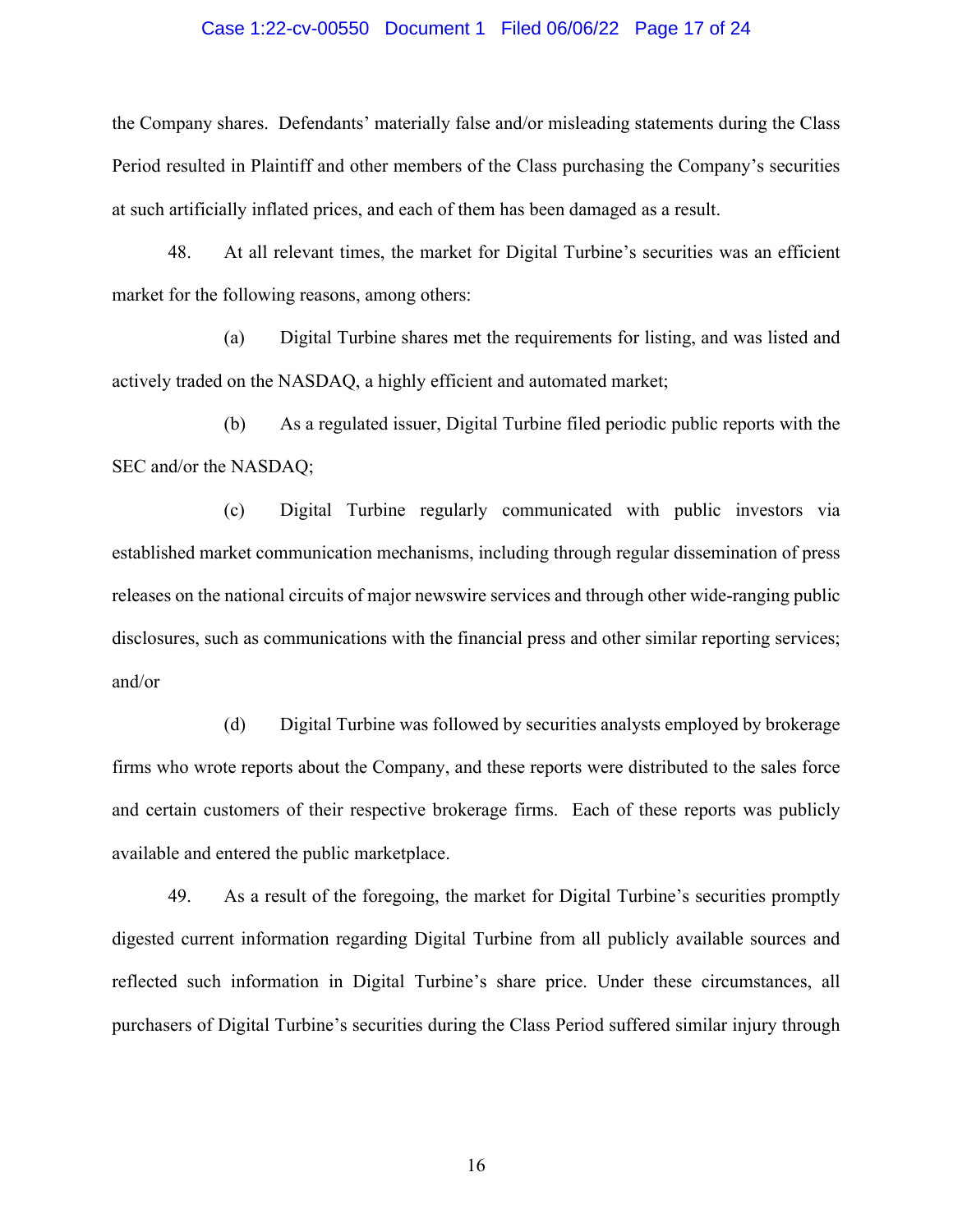#### Case 1:22-cv-00550 Document 1 Filed 06/06/22 Page 18 of 24

their purchase of Digital Turbine's securities at artificially inflated prices and a presumption of reliance applies.

50. A Class-wide presumption of reliance is also appropriate in this action under the Supreme Court's holding in *Affiliated Ute Citizens of Utah v. United States*, 406 U.S. 128 (1972), because the Class's claims are, in large part, grounded on Defendants' material misstatements and/or omissions. Because this action involves Defendants' failure to disclose material adverse information regarding the Company's business operations and financial prospects—information that Defendants were obligated to disclose—positive proof of reliance is not a prerequisite to recovery. All that is necessary is that the facts withheld be material in the sense that a reasonable investor might have considered them important in making investment decisions. Given the importance of the Class Period material misstatements and omissions set forth above, that requirement is satisfied here.

#### **NO SAFE HARBOR**

51. The statutory safe harbor provided for forward-looking statements under certain circumstances does not apply to any of the allegedly false statements pleaded in this Complaint. The statements alleged to be false and misleading herein all relate to then-existing facts and conditions. In addition, to the extent certain of the statements alleged to be false may be characterized as forward looking, they were not identified as "forward-looking statements" when made and there were no meaningful cautionary statements identifying important factors that could cause actual results to differ materially from those in the purportedly forward-looking statements. In the alternative, to the extent that the statutory safe harbor is determined to apply to any forwardlooking statements pleaded herein, Defendants are liable for those false forward-looking statements because at the time each of those forward-looking statements was made, the speaker had actual knowledge that the forward-looking statement was materially false or misleading,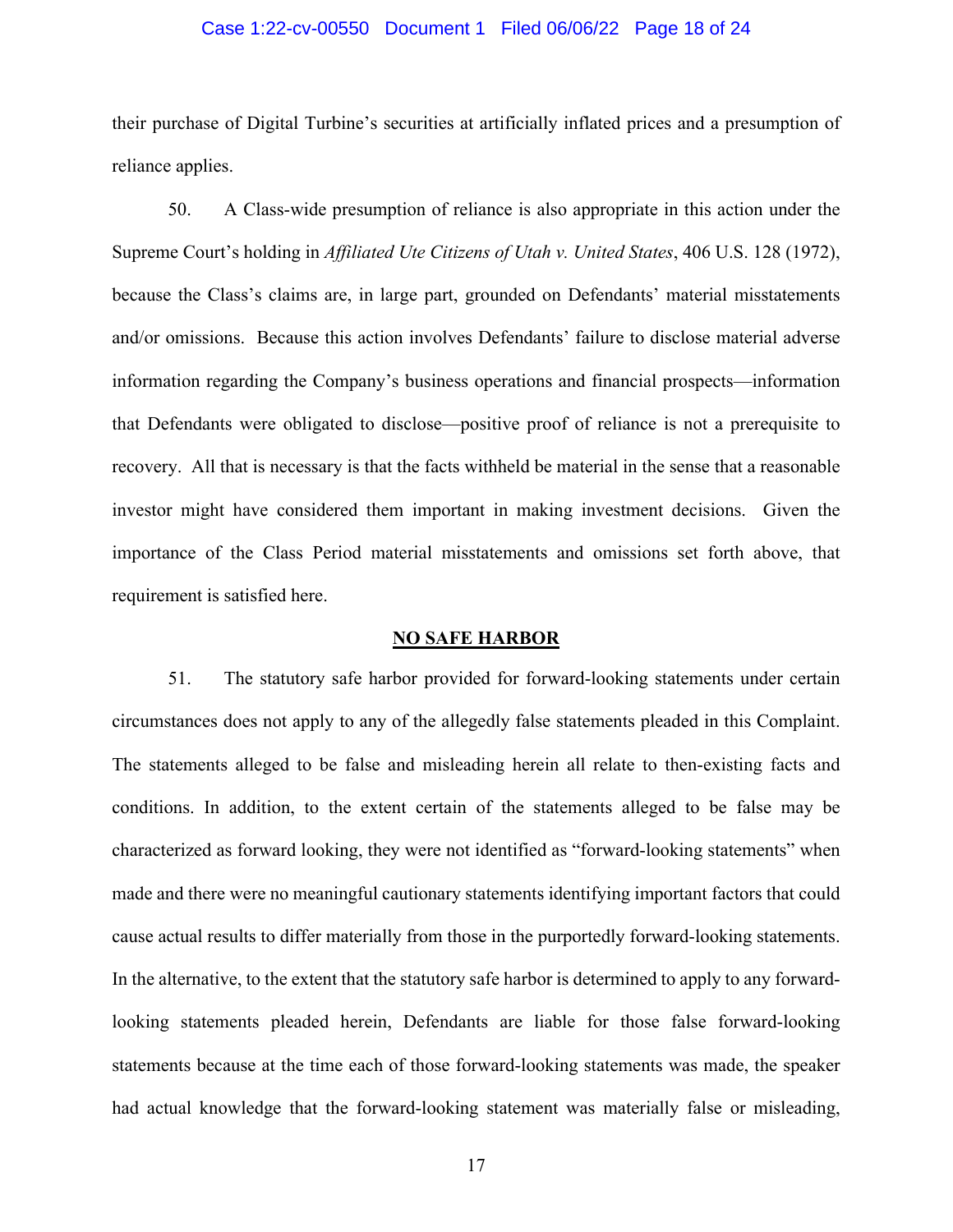and/or the forward-looking statement was authorized or approved by an executive officer of Digital Turbine who knew that the statement was false when made.

## **FIRST CLAIM**

# **Violation of Section 10(b) of The Exchange Act and Rule 10b-5 Promulgated Thereunder Against All Defendants**

52. Plaintiff repeats and re-alleges each and every allegation contained above as if fully set forth herein.

53. During the Class Period, Defendants carried out a plan, scheme and course of conduct which was intended to and, throughout the Class Period, did: (i) deceive the investing public, including Plaintiff and other Class members, as alleged herein; and (ii) cause Plaintiff and other members of the Class to purchase Digital Turbine's securities at artificially inflated prices. In furtherance of this unlawful scheme, plan and course of conduct, Defendants, and each defendant, took the actions set forth herein.

54. Defendants (i) employed devices, schemes, and artifices to defraud; (ii) made untrue statements of material fact and/or omitted to state material facts necessary to make the statements not misleading; and (iii) engaged in acts, practices, and a course of business which operated as a fraud and deceit upon the purchasers of the Company's securities in an effort to maintain artificially high market prices for Digital Turbine's securities in violation of Section 10(b) of the Exchange Act and Rule 10b-5. All Defendants are sued either as primary participants in the wrongful and illegal conduct charged herein or as controlling persons as alleged below.

55. Defendants, individually and in concert, directly and indirectly, by the use, means or instrumentalities of interstate commerce and/or of the mails, engaged and participated in a continuous course of conduct to conceal adverse material information about Digital Turbine's financial well-being and prospects, as specified herein.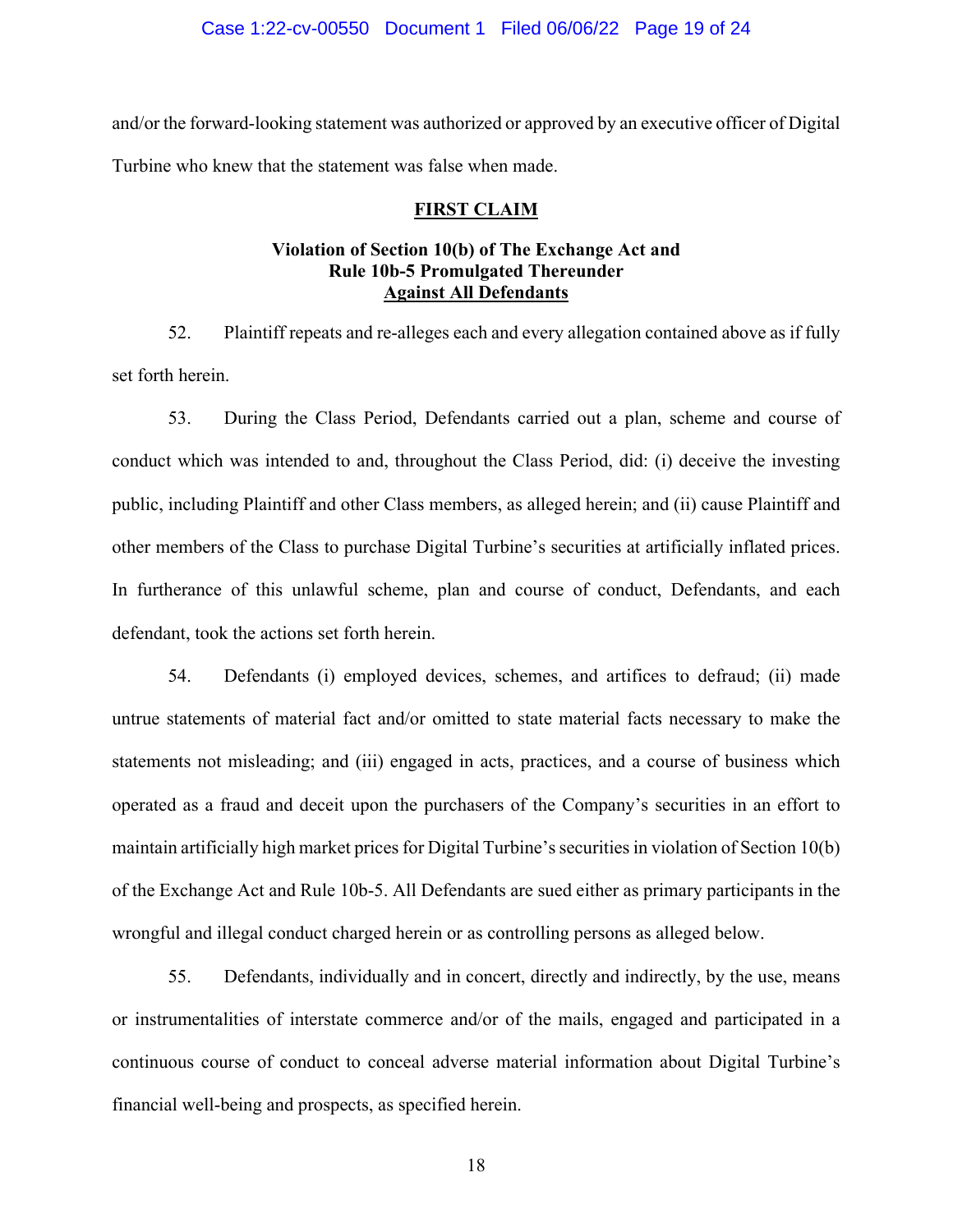#### Case 1:22-cv-00550 Document 1 Filed 06/06/22 Page 20 of 24

56. Defendants employed devices, schemes and artifices to defraud, while in possession of material adverse non-public information and engaged in acts, practices, and a course of conduct as alleged herein in an effort to assure investors of Digital Turbine's value and performance and continued substantial growth, which included the making of, or the participation in the making of, untrue statements of material facts and/or omitting to state material facts necessary in order to make the statements made about Digital Turbine and its business operations and future prospects in light of the circumstances under which they were made, not misleading, as set forth more particularly herein, and engaged in transactions, practices and a course of business which operated as a fraud and deceit upon the purchasers of the Company's securities during the Class Period.

57. Each of the Individual Defendants' primary liability and controlling person liability arises from the following facts: (i) the Individual Defendants were high-level executives and/or directors at the Company during the Class Period and members of the Company's management team or had control thereof; (ii) each of these defendants, by virtue of their responsibilities and activities as a senior officer and/or director of the Company, was privy to and participated in the creation, development and reporting of the Company's internal budgets, plans, projections and/or reports; (iii) each of these defendants enjoyed significant personal contact and familiarity with the other defendants and was advised of, and had access to, other members of the Company's management team, internal reports and other data and information about the Company's finances, operations, and sales at all relevant times; and (iv) each of these defendants was aware of the Company's dissemination of information to the investing public which they knew and/or recklessly disregarded was materially false and misleading.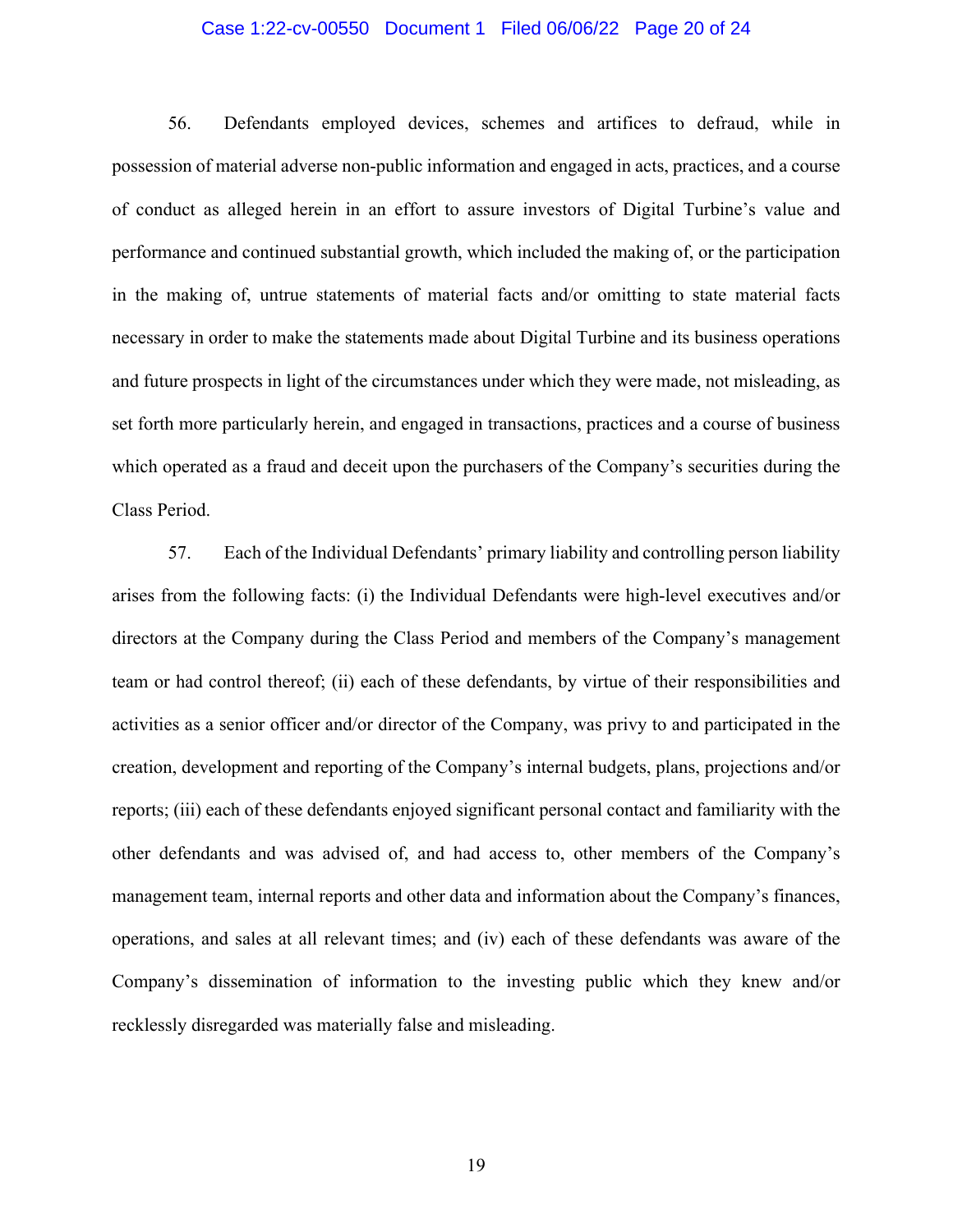#### Case 1:22-cv-00550 Document 1 Filed 06/06/22 Page 21 of 24

58. Defendants had actual knowledge of the misrepresentations and/or omissions of material facts set forth herein, or acted with reckless disregard for the truth in that they failed to ascertain and to disclose such facts, even though such facts were available to them. Such defendants' material misrepresentations and/or omissions were done knowingly or recklessly and for the purpose and effect of concealing Digital Turbine's financial well-being and prospects from the investing public and supporting the artificially inflated price of its securities. As demonstrated by Defendants' overstatements and/or misstatements of the Company's business, operations, financial well-being, and prospects throughout the Class Period, Defendants, if they did not have actual knowledge of the misrepresentations and/or omissions alleged, were reckless in failing to obtain such knowledge by deliberately refraining from taking those steps necessary to discover whether those statements were false or misleading.

59. As a result of the dissemination of the materially false and/or misleading information and/or failure to disclose material facts, as set forth above, the market price of Digital Turbine's securities was artificially inflated during the Class Period. In ignorance of the fact that market prices of the Company's securities were artificially inflated, and relying directly or indirectly on the false and misleading statements made by Defendants, or upon the integrity of the market in which the securities trades, and/or in the absence of material adverse information that was known to or recklessly disregarded by Defendants, but not disclosed in public statements by Defendants during the Class Period, Plaintiff and the other members of the Class acquired Digital Turbine's securities during the Class Period at artificially high prices and were damaged thereby.

60. At the time of said misrepresentations and/or omissions, Plaintiff and other members of the Class were ignorant of their falsity, and believed them to be true. Had Plaintiff and the other members of the Class and the marketplace known the truth regarding the problems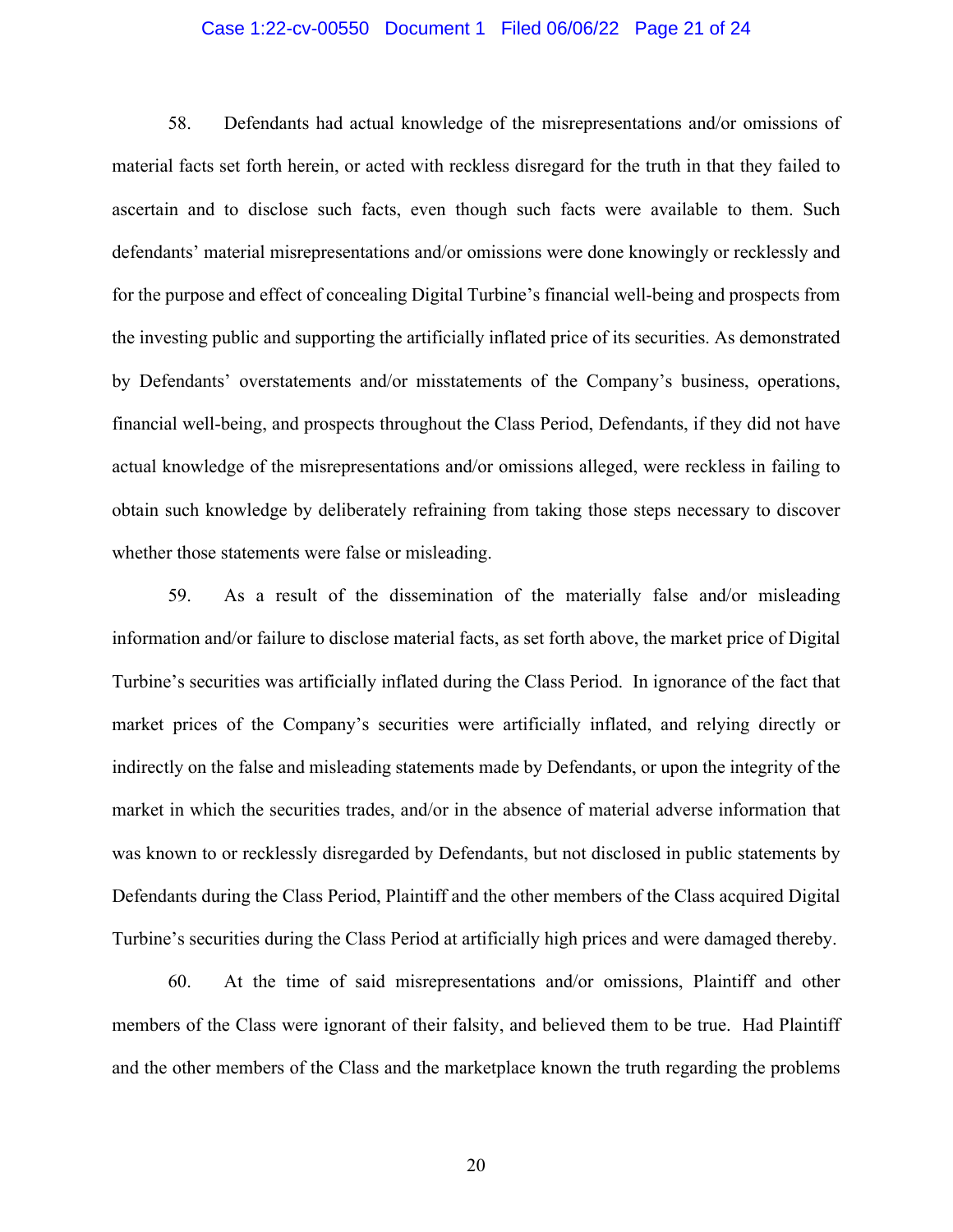#### Case 1:22-cv-00550 Document 1 Filed 06/06/22 Page 22 of 24

that Digital Turbine was experiencing, which were not disclosed by Defendants, Plaintiff and other members of the Class would not have purchased or otherwise acquired their Digital Turbine securities, or, if they had acquired such securities during the Class Period, they would not have done so at the artificially inflated prices which they paid.

61. By virtue of the foregoing, Defendants violated Section 10(b) of the Exchange Act and Rule 10b-5 promulgated thereunder.

62. As a direct and proximate result of Defendants' wrongful conduct, Plaintiff and the other members of the Class suffered damages in connection with their respective purchases and sales of the Company's securities during the Class Period.

#### **SECOND CLAIM**

## **Violation of Section 20(a) of The Exchange Act Against the Individual Defendants**

63. Plaintiff repeats and re-alleges each and every allegation contained above as if fully set forth herein.

64. Individual Defendants acted as controlling persons of Digital Turbine within the meaning of Section 20(a) of the Exchange Act as alleged herein. By virtue of their high-level positions and their ownership and contractual rights, participation in, and/or awareness of the Company's operations and intimate knowledge of the false financial statements filed by the Company with the SEC and disseminated to the investing public, Individual Defendants had the power to influence and control and did influence and control, directly or indirectly, the decisionmaking of the Company, including the content and dissemination of the various statements which Plaintiff contends are false and misleading. Individual Defendants were provided with or had unlimited access to copies of the Company's reports, press releases, public filings, and other statements alleged by Plaintiff to be misleading prior to and/or shortly after these statements were